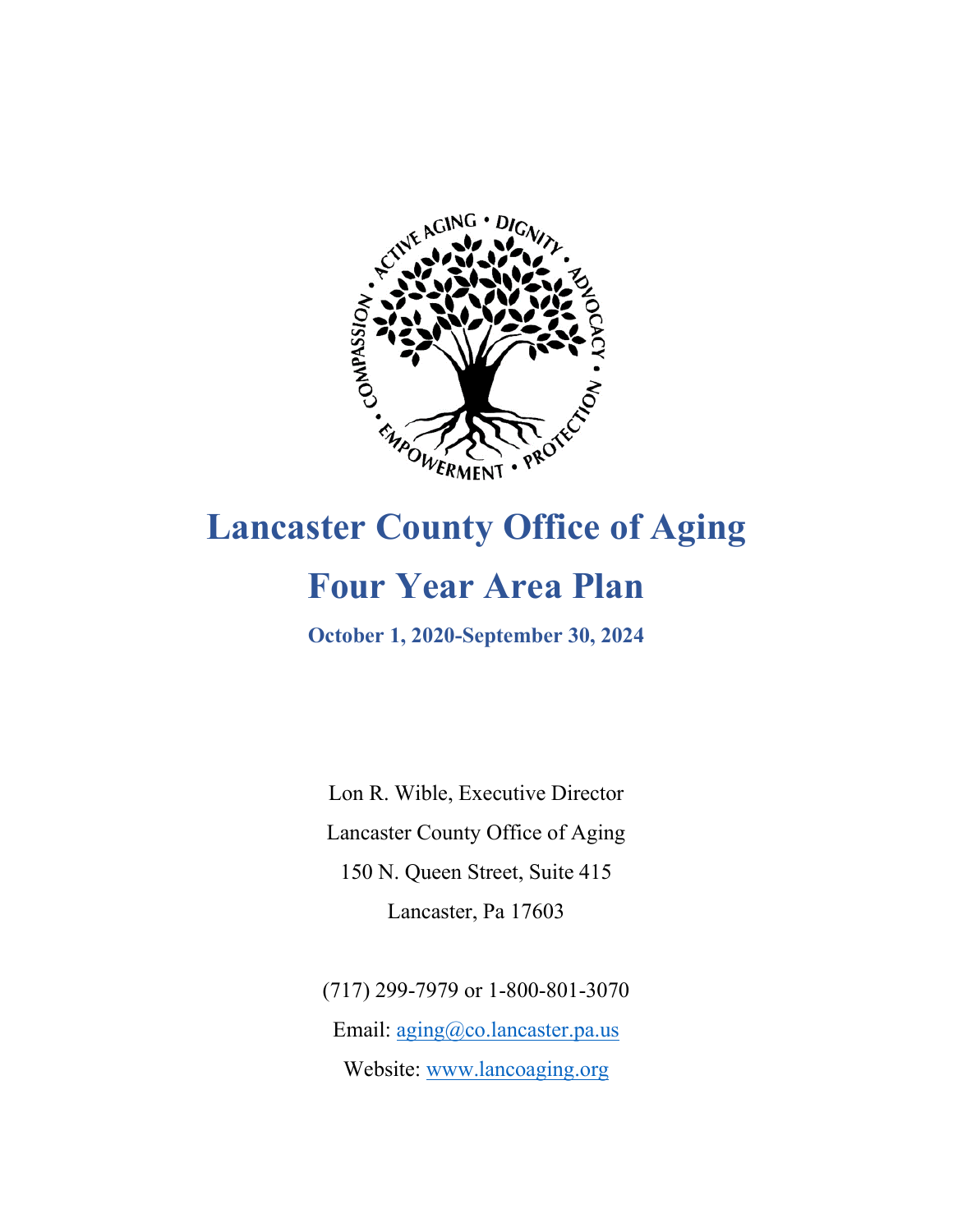# Table of Contents

# **PARTA**

# **PART B**

| Part B. Section 1 - Signature Page/Standard Assurances Commonwealth of Pennsylvania Department      |  |
|-----------------------------------------------------------------------------------------------------|--|
|                                                                                                     |  |
| Part B. Section 2 – Documentation of Participation by the Area Agency on Aging Advisory Council  19 |  |
|                                                                                                     |  |
| Part B. Section 4 – Narrative Summary of the Proceedings of the AAA Area Plan Public Hearing 23     |  |
|                                                                                                     |  |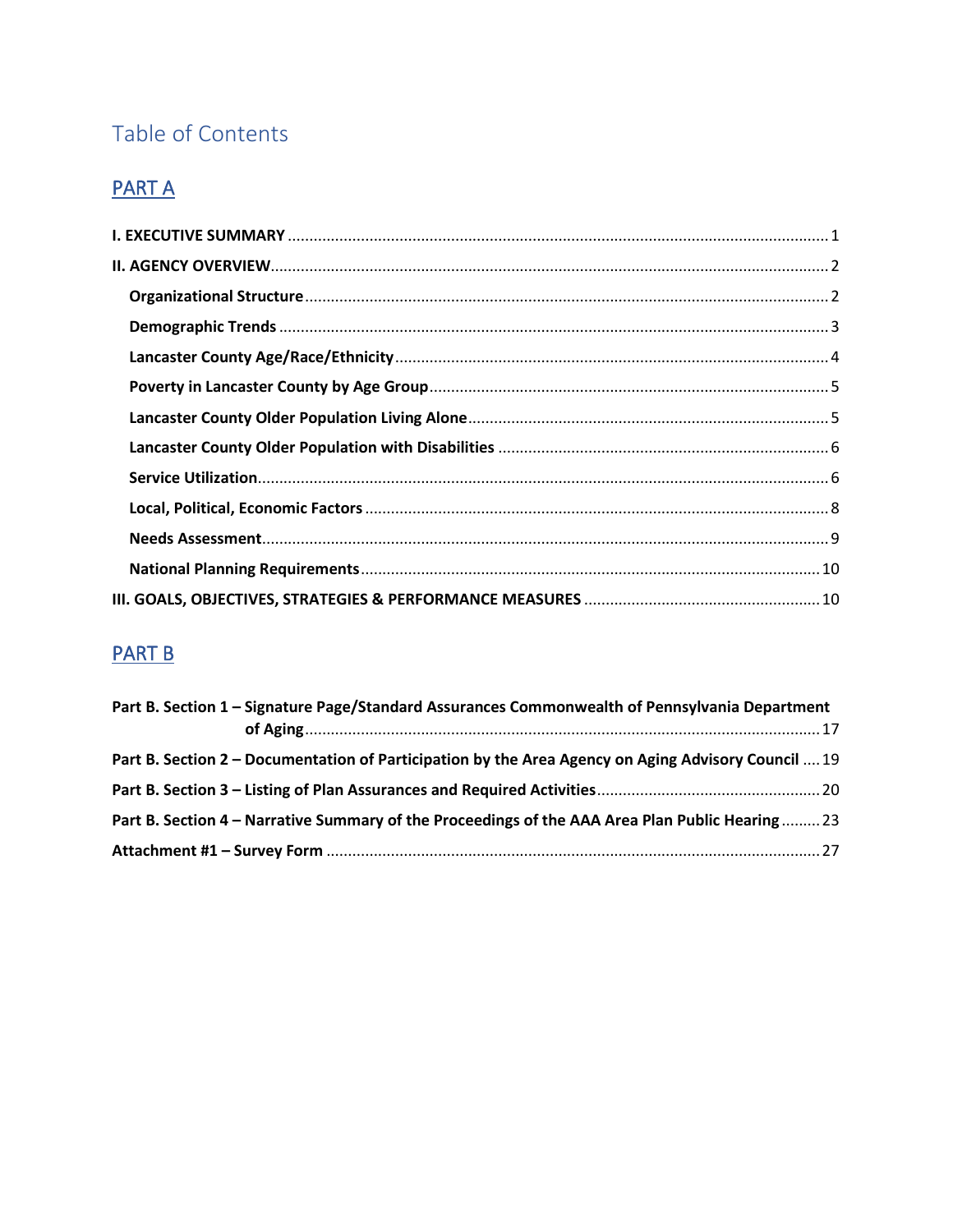## <span id="page-2-0"></span>I. EXECUTIVE SUMMARY

The Lancaster County Office (LCOA) was established in 1974 as the Area Agency on Aging (AAA) to serve Lancaster's over 60 population, their caregivers, families, and the general public. As mandated by the Older Americans Act of 1965 the LCOA is the focal point in the community where older persons can receive a wide range of informational resources and home and community-based services/supports that enable them to maintain their dignity and independence in the most appropriate and least restrictive setting of their choice.

The Lancaster County Office of Aging is required by the Pennsylvania Department of Aging (PDA) to establish a four-year Area Plan to foster goals set forth in Pennsylvania Act 70 and the Older Americans Act. This local plan will support the overarching goal areas and objectives established in the Pennsylvania Department of Aging's Area Plan, but will target strategies, specific to the identified needs of older adults and persons with disabilities who live within this county's boundaries.

The Lancaster County Office of Aging 4 Year Plan will strive to meet the future needs of the senior community, explore new funding sources while maximizing limited existing resources, encourage innovation in business practices, and pursue new partnerships and collaborations with organizations that can enhance the AAA's capacity to serve. The plan will educate and inform stakeholders- consumers, the general public, service providers, community leaders, local officials, and donors. The LCOA 2020-2024 Area Plan will be in effect October 1, 2020 through September 30, 2024.

To provide proper context for the local needs identified through the town hall meeting and survey efforts, several major issues and current trends should also be noted:

- $\triangleright$  Requests for home and community-based services consistently exceed available funding resulting in a long-standing waiting list.
- $\triangleright$  Year-after-year growth of protective service reports of need and related investigations of allegations of abuse, neglect, financial exploitation, and abandonment of older adults.
- $\triangleright$  Increase in a more ethnically and culturally diverse community.
- $\triangleright$  Lack of available personal care and skilled care beds for those needing the state supplement or on Medical Assistance.

Input for this plan was received from both a town hall meeting and also a "Needs Assessment" survey available in both English and Spanish. Due to the timing and impact of COVID-19 on this process no senior center or community focus groups were held. Suggestions/concerns most frequently noted were:

- $\triangleright$  Expand agency's visibility in the community
- $\triangleright$  Prioritize outreach to underserved populations
- $\triangleright$  Increase informational resources and services for caregivers
- $\triangleright$  Establish best practices to combat loneliness and social isolation in the senior population
- $\triangleright$  Expand Health and Wellness programming, especially in rural areas
- $\triangleright$  Identify strategies to address food insecurity among older persons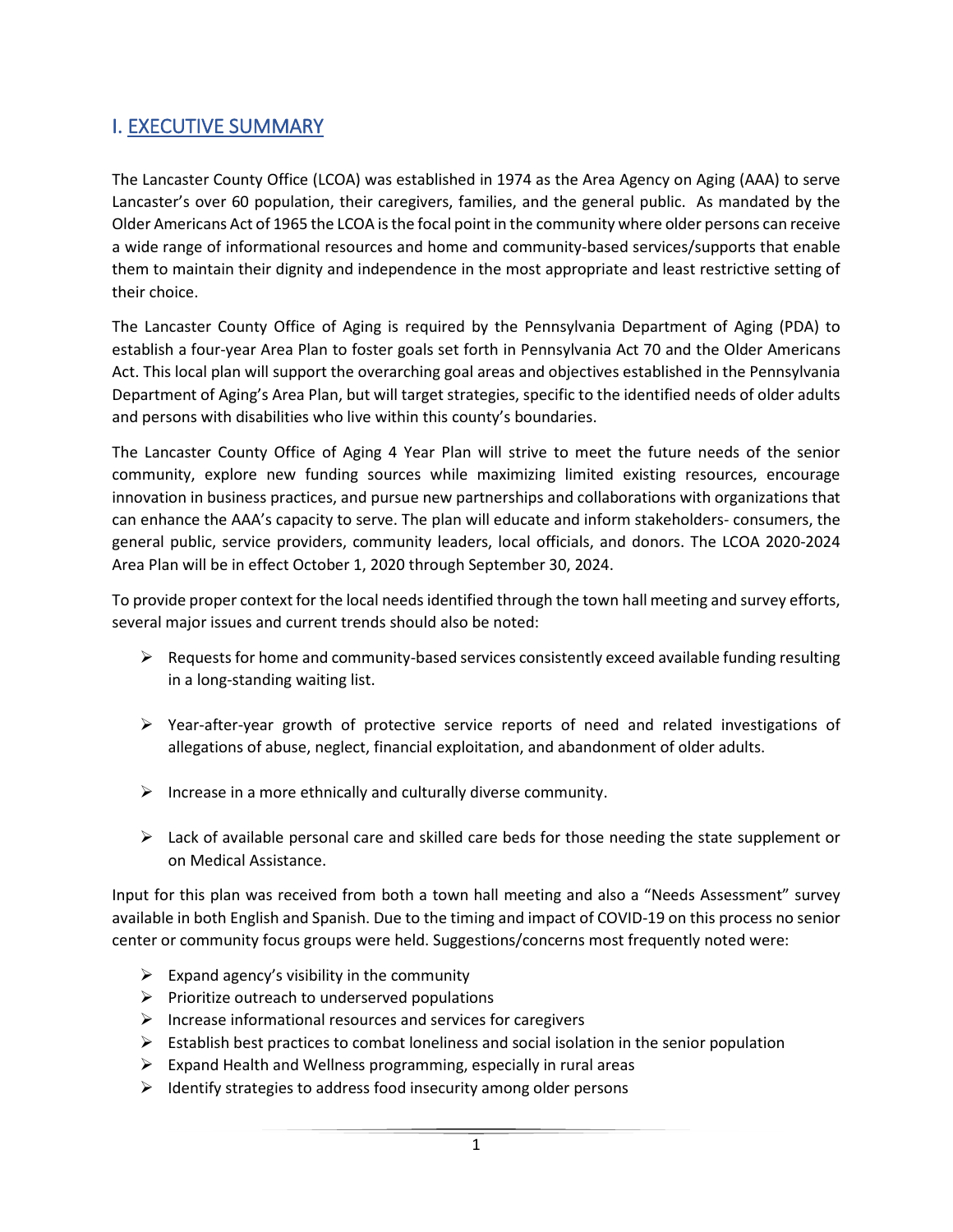$\triangleright$  Financial concerns related to housing and medications

Note: While the enclosed goals, objectives and local strategies will be based on survey results and presumed to be realistic and attainable under normal conditions, two factors could have an impact. As has been the case for a number of years, funding will continue to be flat for the foreseeable future and potential new funding earmarked for the waiting list has been pulled back due to a probable state budget shortfall. Combined with the uncertainties of COVID-19, its prevalence and impact in our community, some goal strategy completion dates may need to be adjusted.

### <span id="page-3-0"></span>II. AGENCY OVERVIEW

### <span id="page-3-1"></span>Organizational Structure

One of 52 Area Agencies on Aging in Pennsylvania, the Lancaster County Office of Aging was established 45 years ago as a result of the Older Americans Act, passed in 1965. The intent of the Older Americans Act was to support critical services that keep older adults healthy and independent. In Pennsylvania, the funds for most "aging" services are funneled through the Department of Aging to the local AAA. The Lancaster County Office of Aging is a county government agency dedicated to providing Lancaster County residents 60 years of age and older with a wide range of informational resources and services, as well as advocacy efforts and elder abuse protections.

The agency's mission is to provide home and community-based services and supports to older adults, enabling them to maintain their dignity and independence in the most appropriate and least restrictive setting of their choice. The agency is guided by the principles and values of Empowerment, Compassion, Dignity, Advocacy and Protection. The LCOA is committed to ensuring dignity of all older adults and respects their religious, sexual, and cultural differences.

As a department of County government, the agency is governed by the Lancaster County Board of Commissioners with support from the LCOA Advisory Council. LCOA employs approximately 70 staff members and contracts with over 40 service providers to deliver a wide range of servicesto approximately 11,200 older adults annually. The services the agency provides include: In-home services, Caregiver Support, Information and Referral, Level of Care Assessments, Home Delivered Meals, Employment Training and Assistance, Senior Community Centers, Congregate Meals, Health and Wellness Programming, Ombudsman Advocacy, Protectives Services, APPRISE Benefits Counseling, Legal Assistance and Shared Ride Transportation services. See Organizational Chart on the following page.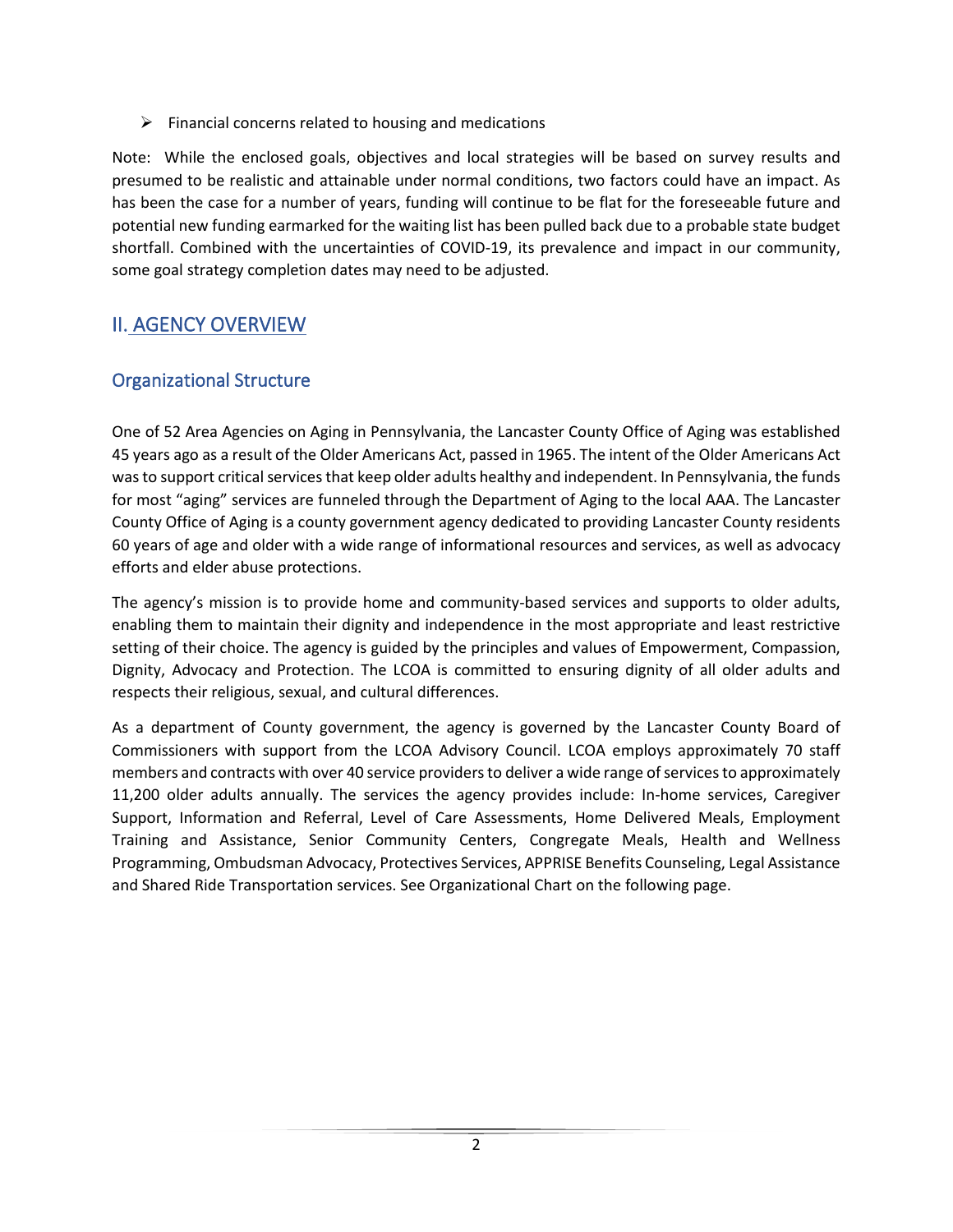

#### **LANCASTER COUNTY OFFICE OF AGING (LCOA)**

#### <span id="page-4-0"></span>Demographic Trends

The planning and service area for which this agency is responsible consists of 943 square miles within the borders of Lancaster County. Located in southeastern Pennsylvania, it is bound by Berks and Chester Counties on the east, Ceil County (Maryland) to the south, York to the west, and Dauphin and Lebanon Counties to the northwest. Lancaster County continues to be a popular tourist destination. Also known as the Garden Spot of America, with some of the most fertile no-irrigated soil in the U.S. Lancaster County has a strong farming community with over half of its land still zoned as agriculture. According to the Pennsylvania State Data Centers population projection through 2040, the state will see an 11.3 % increase in overall population, with Lancaster County realizing the second highest increase in the state (23.6%). Lancaster County also has a growing senior population with 16 continuing care retirement communities (CCRC's), 31 skilled care facilities, and 56 personal care and assisted living facilities.

There are 60 municipalities (Lancaster City, 18 boroughs, and 41 townships) in the County. With approximately 543,000 residents, it is the 6th most populous County in Pennsylvania. The most prominent metropolitan area of the County is Lancaster city, the 8th largest city in Pennsylvania with a population of over 59,000 individuals. It was founded in 1729 and is one of the oldest cities in the Country.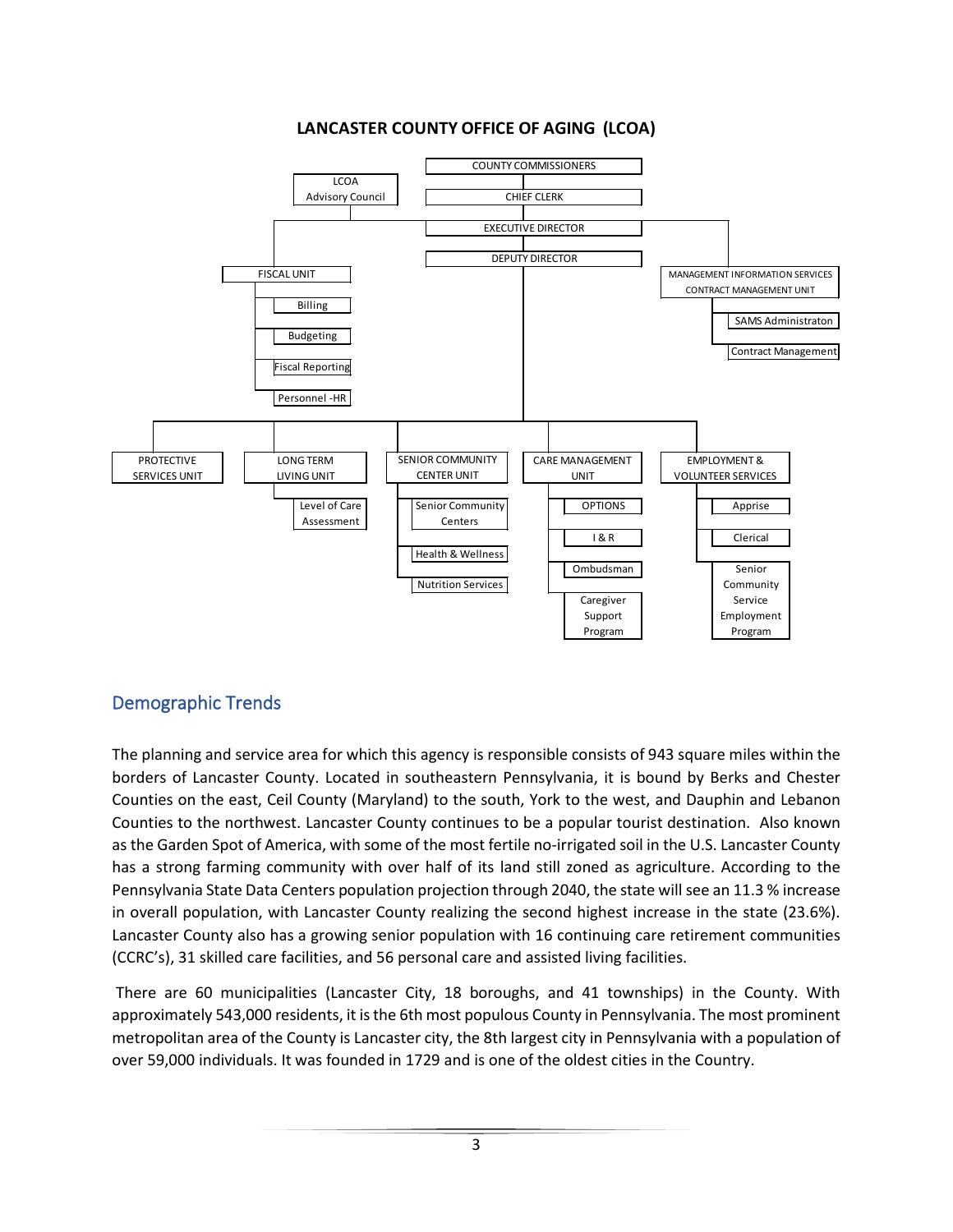Of the County's total population of 543,557, those individuals 60 years of age and older represent approximately one out of every four residents. The proportion of individuals who are 60 years and older has been on a gradual rise over the last 15 or more years and will continue through 2060. The aging baby boomer population combined with a decrease in the younger population is a primary factor in driving the growth of the 60+ cohort. When looking at the six age breakouts which comprises the 60 and over category, those in the 60-64 age group make up 26%, 65-69 age group at 22%, age group 70-74 at 18%, age group 75-79 at 13%, age group 80-84 at 9% and the 85+ age group at 12%. When comparing the 60 and older subcategories of Lancaster County with those from Pennsylvania there is little variation in that the County closely mirror those of the state.

| Age          | PА        | % of Total | Lancaster | % of Total |
|--------------|-----------|------------|-----------|------------|
| Age 60-64    | 888,010   | 28%        | 34,712    | 26%        |
| Age 65-69    | 737,898   | 23%        | 29,138    | 22%        |
| Age 70-74    | 572,852   | 17%        | 23,654    | 18%        |
| Age 775-79   | 407,338   | 13%        | 17,158    | 13%        |
| Age 80-84    | 283,299   | 9%         | 12,258    | 9%         |
| Age 85+      | 334,243   | 10%        | 15,352    | 12%        |
| <b>TOTAL</b> | 3,223,640 | 100%       | 132,272   | 100%       |

Over 60 Age Groups-Comparison between Pennsylvania and Lancaster County

While much smaller in total size, the number of persons ages 85 and older is projected to continue to outpace all other segments of the population. The 65 and older population is expected to double by 2060 and the 85+ age cohort will triple. Even though the 85 and older age group is smaller in number than all other age categories they will utilize a disproportionate share of the healthcare and long-term care service dollars.

### <span id="page-5-0"></span>Lancaster County Age/Race/Ethnicity

| Age             | White   | <b>Hispanic</b> | <b>African</b>   | Asian  | <b>All Other</b> | <b>Total</b> |
|-----------------|---------|-----------------|------------------|--------|------------------|--------------|
|                 |         |                 | <b>Americans</b> |        |                  |              |
| <b>All Ages</b> | 443,304 | 58.761          | 19.463           | 12.463 | 9.106            | 543,557      |
|                 | 81%     | 11%             | 4%               | 2.5%   | 1.50%            | 100%         |

As referenced in the 2018 Penn State Data Center Age/Race/Ethnicity report, Lancaster County's population make up is approximately 81% White, 11 % Hispanic, 4% African American, 2% Asian and 2% all other. A greater level of diversity is noted when comparing the county figures to Lancaster city, which has a higher proportion of Hispanic (38%) and African American (18%) residents. In comparing poverty by race, as reported from the 2016 American Community Survey it is more profound among minority populations in Lancaster County than across the United States. The highest rate of poverty is found among Hispanic people (32.6%) followed by African Americans (31.3%), and individuals of two or more races (30.7%). Among the Asian population 15.7% are living in poverty and the White population has the lowest poverty rate at 9.1%.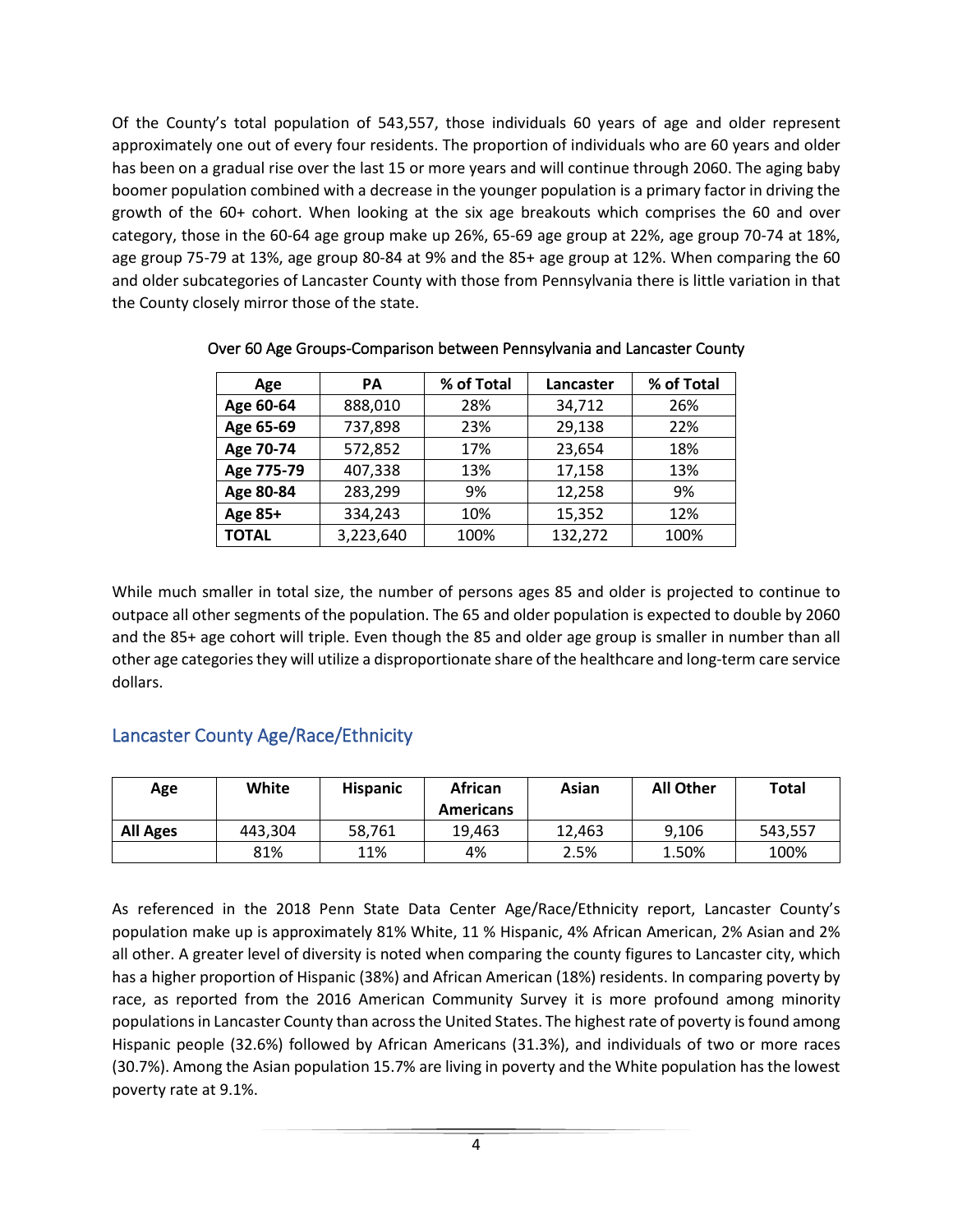| Race                    | Lancaster County % in Poverty | <b>United States % in Poverty</b> |
|-------------------------|-------------------------------|-----------------------------------|
| <b>Hispanic</b>         | 32.6%                         | 21%                               |
| <b>African American</b> | 31.3%                         | 24%                               |
| Asian                   | 15.7%                         | 12%                               |
| White                   | 9.1%                          | 12%                               |
| Two or more races       | 30.7%                         | 18%                               |

#### <span id="page-6-0"></span>Poverty in Lancaster County by Age Group

Poverty is very much a concern for all age groups in Lancaster County, the highest rate of poverty is in children (under age 18) at 17.8%, while the lowest poverty rate is among seniors (individual's over 65 years of age) at 6.3%. When compared to Pennsylvania, the poverty rates for each group is lower in Lancaster than Pennsylvania.

|                | Poverty in | Poverty in   |
|----------------|------------|--------------|
|                | Lancaster  | Pennsylvania |
| Children       | 17.8%      | 19%          |
| Age 18-64      | 9.6%       | 12.3 %       |
| <b>Seniors</b> | 6.3%       | 7.8%         |

Despite only 6.3% of all Lancaster County seniors falling in this category, many older adults struggle daily with rising housing and health care costs, inadequate nutrition, access to transportation and reduced savings. For many older adults, especially those over 80 years of age, they tend to be more vulnerable to financial risk, in that they are more likely to have lower or no earnings, exhaust retirement resources, and incur higher medical expenses. For many it will only take one significant adverse event, medical or otherwise to exceed their ability to cover their financial responsibilities as indicated in the 2017 American Community Survey. Fortunately, Lancaster County has a strong and effective safety net of supports such as the United Way, with over 500 community partners and a multitude of faith-based organizations to offer support when needed. The Lancaster County Office of Aging has successfully identified and served this poorest segment of our senior population as evidenced by only 4.2 % of our consumers exceeding the program's financial eligibility requirements and therefore, needing to participate in cost sharing. Eligibility requirements for the agency's in-home services is based on the Federal poverty guidelines, with cost sharing beginning when the consumer exceeds 133% poverty level. While we are reaching the most "in need" segment of our population, the bigger challenge remains the level of demand for services is consistently greater than the funds we receive.

#### <span id="page-6-1"></span>Lancaster County Older Population Living Alone

For older adults who live independently in the community, living alone can bring about additional challenges not faced by older adults living with a spouse, a roommate or family member. Based on the U.S. Census, 2018 ACS 5-Year estimates, approximately 29.5% of Pennsylvania's population lives alone. Individuals 65 years of age and older make up 12.6% of the population. In comparison, Lancaster County older adults, 65 years of age who live alone represent 10.8%, a slightly smaller percentage than the state.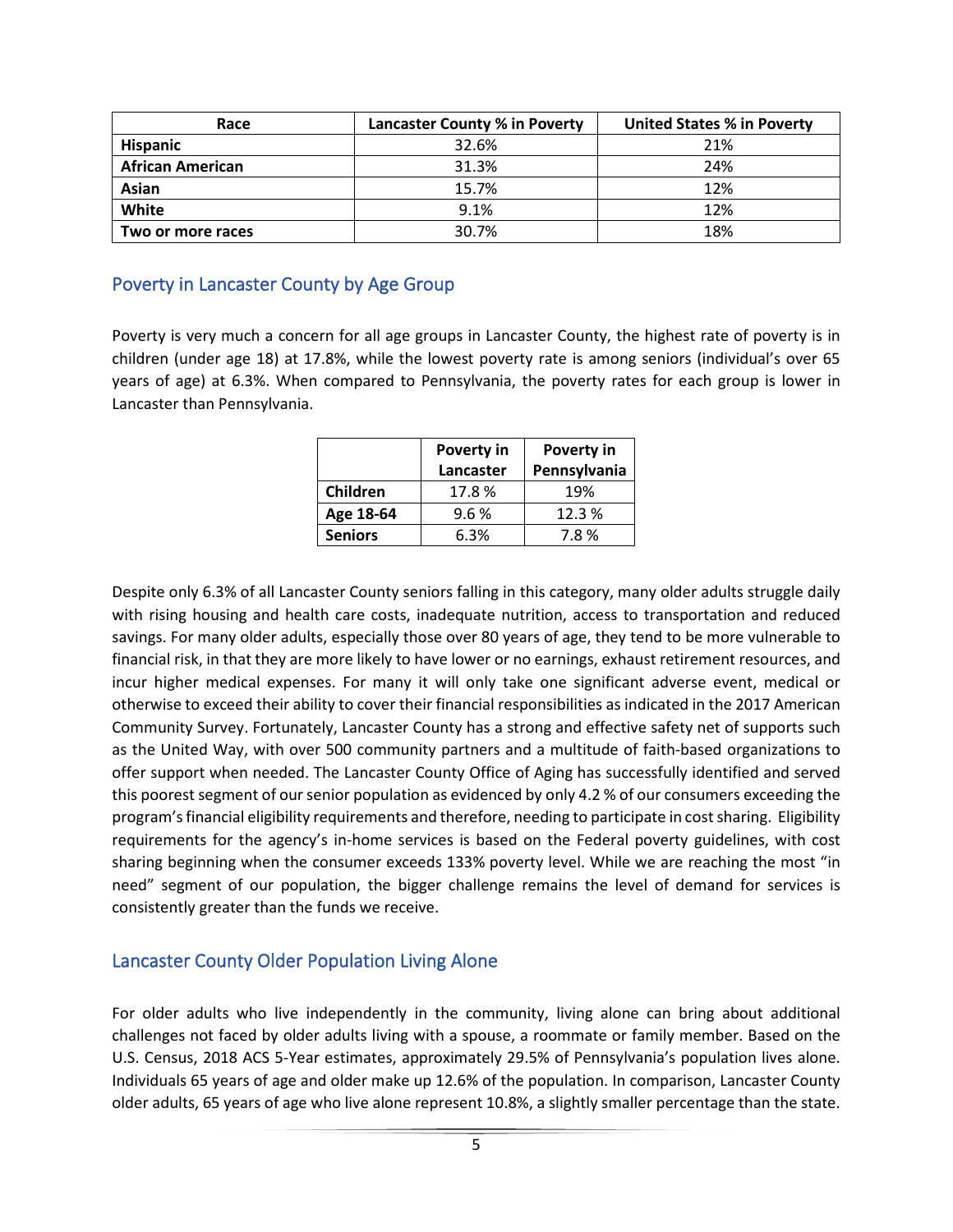About half of those community dwelling seniors 85+ years of age live alone. For many older adults, living alone brings about increased feelings of loneliness and social isolation. While it is hard to measure social isolation and loneliness, there is convincing evidence that these factors are correlated with health risks such as, increased risk of dementia, heart disease, stroke, higher rates of depression and even suicide. According to the Centers for Disease Control and Prevention, social isolation and loneliness is even more prevalent in vulnerable older populations such as immigrants, LGBTQ populations, minorities, and victims of abuse. These populations tend to experience higher rates of social isolation due to factors such as language barriers, lower levels of social integration, family dynamics, gender specific discrimination, stigmas, and barriers to care. Compounded by the recent period of social isolation caused by the COVID 19 Pandemic, the impact of social isolation on older adults has been further exacerbated and brought into focus.

### <span id="page-7-0"></span>Lancaster County Older Population with Disabilities

According to the PA State Data Center- Disability Characteristics in Pennsylvania County 2013-2017 series, there were approximately 1.7 million or 13.7% of Pennsylvanians with one or more disabilities during this period. In comparison to the state, Lancaster County had a disability rate of 11.7%. Broken down by age groups, under 5 years of age was .4%, 5-17 years of age was 6.3%, 18-34 years of age was 11.4% , 35-64 years of age was 19.9% and the 75 and over age group represented 44.8% of those reporting one or more disabilities. Ambulatory disabilities were the most prevalent (25.7%), followed by cognitive disabilities (20.9%), Independence (18.2%), hearing (17.1%), vision (9.2%) and self-care (9%). Given that approximately 45% of those individuals with disabilities in Lancaster County are in the 75 and over age cohort, many would be priority consumers for the LCOA.

### <span id="page-7-1"></span>Service Utilization

As defined by the agency's mission, our ultimate purpose is "to provide home and community-based services and supports to older adults, enabling them to maintain their dignity and independence in the most appropriate and least restrictive setting of their choice." Below is a compilation of the services provided by the Lancaster County Office of Aging during fiscal year 2018-2019.

#### Information and Referral

The gateway to agency services, staff answer questions and provide information on resources, conduct intake for agency programs and referrals to other community organizations.

• **Provided 13,279 consumer contacts.**

#### OPTIONS Care Management

Assess consumers in home care needs, establish and manage care plans to support consumers choice to remain safely and independently in the community.

• **Care managed 1,061 consumers.**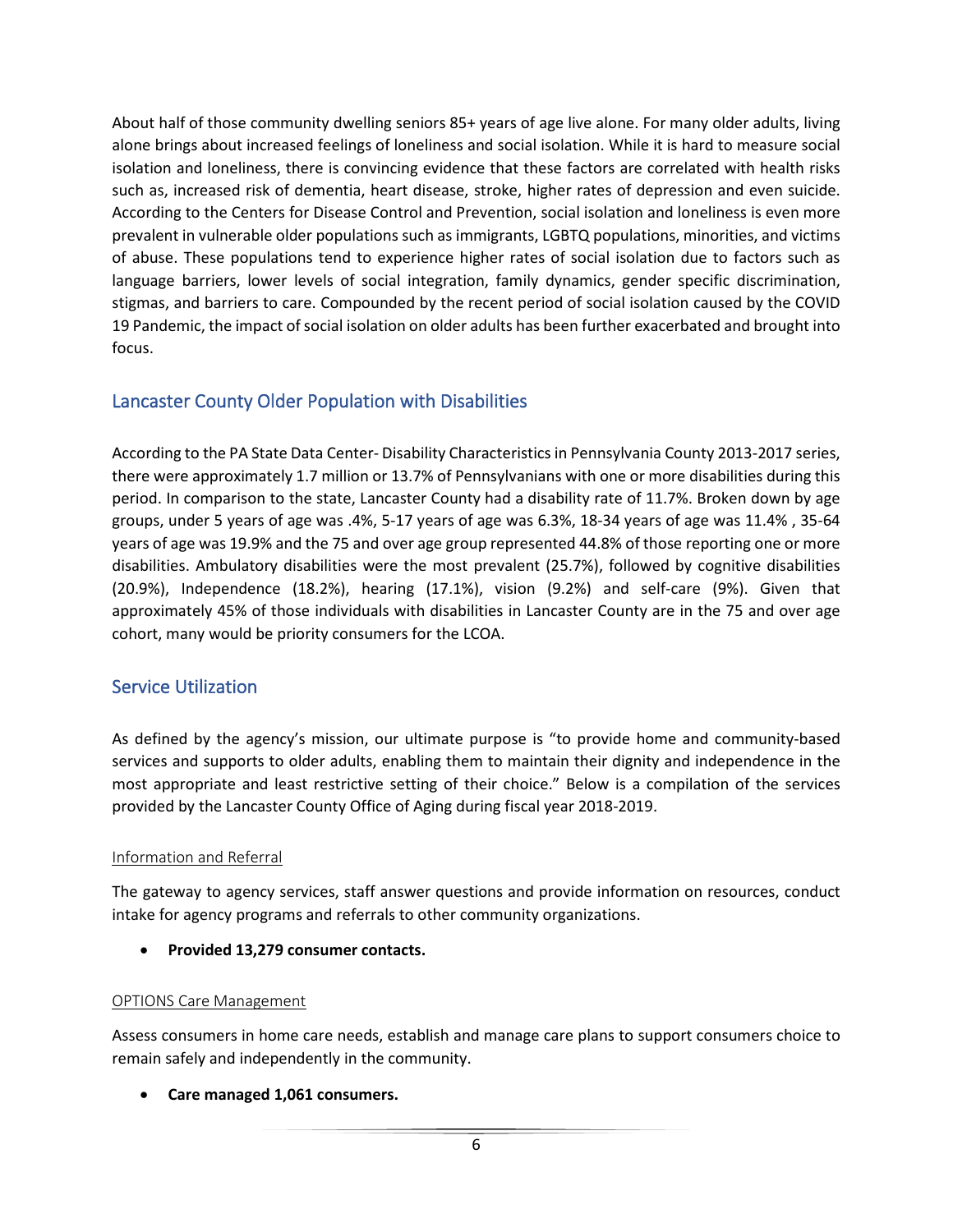- **Provided 86,088 home delivered meals.**
- **Provided 95,943 units of personal care.**
- **Provided 11,409 days of adult day service.**

#### Caregiver Support Program

Provides benefits counseling and financial reimbursement for caregiver expenses. Assistance for grandparents raising grandchildren is also available.

- **Care managed 82 caregivers and consumers.**
- **Provided \$84,541 in financial support to caregivers.**

#### Long Term Living Services

Certified caseworkers conduct level of care assessments for any individual 18 years of age and older requesting public funds to pay for government sponsored long term care services.

• **Assessors completed 3,323 level of care assessments**.

#### Ombudsman Services

Staff and trained volunteers investigate and assist to resolve concerns related to residents' rights and care provided in licensed long-term care facilities and other community settings.

• **Ombudsmen staff/volunteers assisted 484 residents of long-term care facilities** 

#### Protective Services

Specially trained caseworkers investigate reports of older persons at risk of abuse, neglect, financial exploitation, or abandonment and who are unable to adequality protect themselves due to declining cognitive or physical capabilities. This service is available 24 hours a day.

- **Report of Need received- 2,961.**
- **Investigations of elder abuse conducted-1,824.**

#### Senior Community Centers

Eight centers located throughout the County, providing a focal point in the community for older adults to join in a wide range of programs and activities, to including opportunities for recreation, education, socialization, and nutritious meals.

- **Served 1,313 senior center participants and 99,943 visits to the centers.**
- **Provided 79,748 senior center noon and breakfast meals.**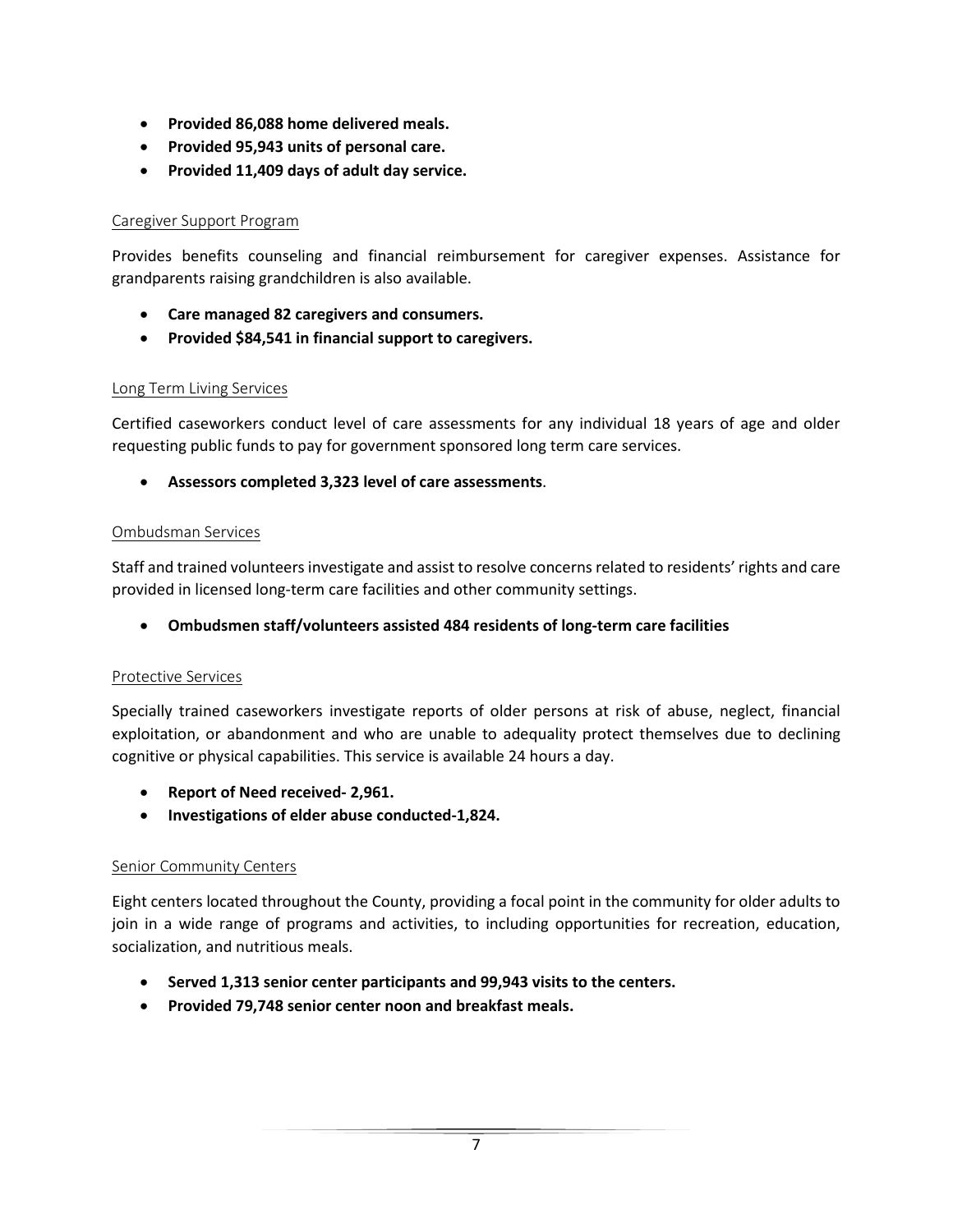#### Health & Wellness Programming

Promotes health and independence through programs such as Chronic Disease education, Caregiver education, fall risk assessments and a variety of exercise classes.

#### • **Served a total of 476 consumers who participated in 49 classes/screenings**.

#### APPRISE

Guided by the agency's APPRISE Coordinator, eleven certified counselors helped new and existing Medicare beneficiaries by providing information and screening for programs to reduce the costs of Medicare and help in comparing health care plans and coverage during the annual open enrollment period.

- **Served 1,814 Medicare beneficiaries helped.**
- **Conducted 54 enrollment events.**

#### Employment Services

Provides on the job employment training through the Senior Community Services Employment Program (SCSEP), additionally offers 55+ Job Bank and employment workshop services.

- **SCSEP "on the job training" for 15 eligible older persons**
- **Provide 1,556 job referral.**
- **Placed 30 consumers in full and part time employment.**

#### Other Numbers of Interest

- **Office of Aging telephone calls for assistance- 47,408 calls**
- **Office of Aging recorded 70,128 website contacts during FY 2018-19**
- **30th Annual Lancaster Senior Games- 1,008 seniors participated in May 2019**
- **Distributed Farmers Market Nutrition Vouchers to 2,687 consumers during the summer of 2019**

### <span id="page-9-0"></span>Local, Political, Economic Factors

Prior to COVID 19 the County Unemployment average for the previous 12-month period was 3.5% as compared to the State-wide average for the same period was 4.6 %. The strong economy in the County is due mainly to a diverse, consistently high level of public and private sector job opportunities, bolstered by a vibrant tourist sector.

Regarding the senior population, according to the U.S. Census 2018 American Community 5 Year (2014- 2018) survey, 32.2 % of Lancastrians age 65-74 are still in the workforce while at 75 years of age and older 8.3 % of this age cohort is employed. Most people 65 years of age and older receive about half of their income from Social Security. Approximately 5% or 7,500 older adults, 60 years of age and older living in Lancaster County are living at or below the poverty level.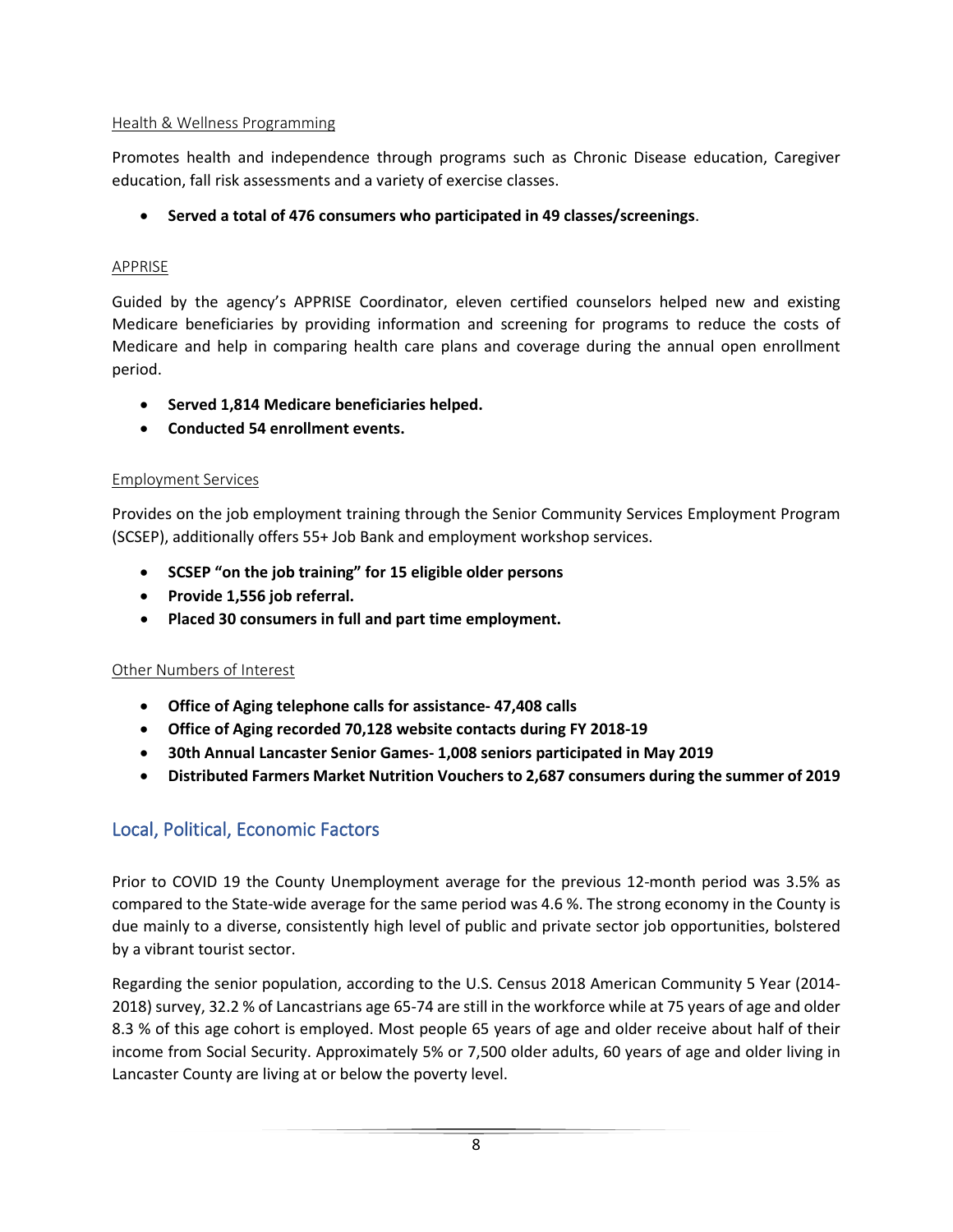While not all services offered by the LCOA require financial eligibility, in home services such as personal care, home support, medical supplies and home delivered meals are based on income. For the last 5 years the agency has seen a growing demand for these services, which has frequently resulted in an "on againoff again" waiting list. Despite receipt of additional funding from the PA Department of Aging demand continues to exceed our level of funding. The current waiting list has been in place since October 2018. At its high point in November 2019 over 281 consumers were waiting for service. During the spring of 2020 additional funding from PDA helped to reduce those waiting for service to 242.

### <span id="page-10-0"></span>Needs Assessment

In preparation for the development of this plan, LCOA solicited input from consumers, staff, community providers and the public. Due to COVID 19 precautions, feedback for the plan came primarily from a Needs Assessment Survey disseminated through multiple channels and a virtual, public 4 Year Plan town hall meeting held on June 22, 2020. The Needs Assessment survey was sent out to over 1,100 agency consumers, it was included on the agency website, and a copy also inserted in a local senior publication, *50 Plus Life*. Through the above combined sources, 628 surveys were received and compiled. In addition, comments from the PA Department of Aging's Needs Assessment survey, collected on Lancaster County residences was also integrated. A copy of the Lancaster County Needs Assessment Survey is included in Part B, Attachment 1.

Summary of the LCOA Needs Assessment survey and most frequently reported suggestions:

- 469 respondents (75 %) had previously accessed LCOA services.
- Respondents most frequently aware of Senior Centers, Home Delivered Meals, Shared Ride Transportation, Health & Wellness Programs and Adult Day Services.
- 517 respondents (82%) reported programs/services are "very effective or effective", 66 respondents (11 %) reported programs/services "somewhat effective", while 22 (4%) respondents reported services/programs are "not enough". There were 23 blanks.
- Most common response to "how to improve LCOA services/programs" was to do more outreach/marketing, advertising.
- Most common response given for other services needed for older adults, were Week-end transportation, housing for fixed income, isolation.
- Greatest concern about "aging" for you or your loved one? By far the most common response was remaining independent, living at home; placed in a nursing home; and financially able to pay own bills.
- How to reach the underserved? Provide information in Spanish, public advertising (radio/TV/newspaper/website/Facebook), brochures in doctors' offices/churches/grocery stores.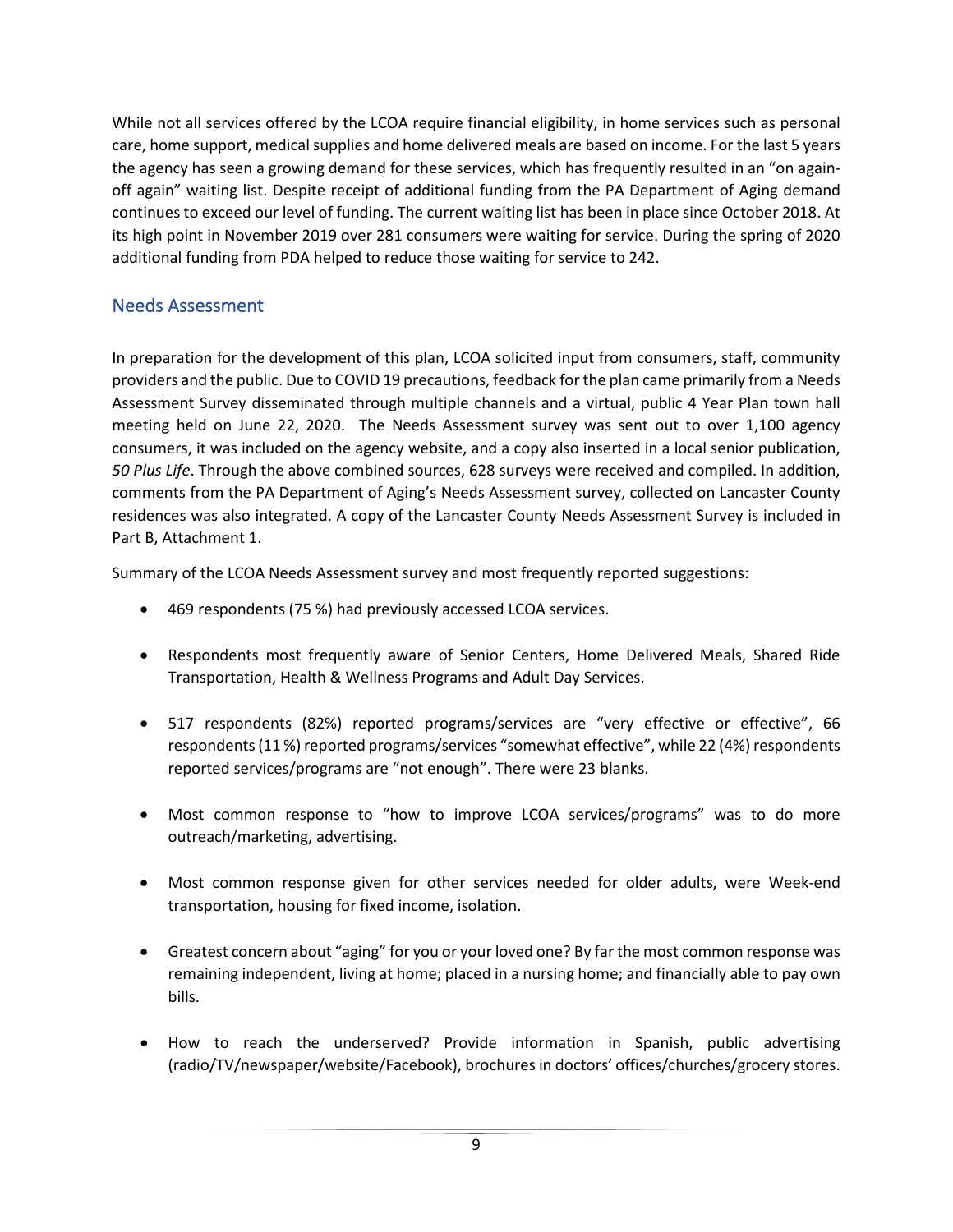- 87% of respondents agree/strongly agree food insecurity is a serious problem for older adults
- 81% of respondents agree/strongly agree getting needed information on services was easy.
- 74% of respondents agree/strongly agree they know where to report elder abuse.
- 91% of respondents agree/strongly agree social isolation is a serious problem for older adults.
- Barriers to accessing services. Language-Spanish, better bus service.
- Other Comments- caring and compassionate staff, more water aerobics and yoga classes, LCOA very helpful in understanding Medicare and health insurances.

### <span id="page-11-0"></span>National Planning Requirements

The following requirements for Area Agencies on Aging (AAA) are taken from Administration on Aging Program Instructions for the development and submission of State Plans, State Unit on Aging Directors Letter #02-2019, pages 6-9:

- AAAs shall have specific objectives for providing services to older individuals with greatest economic or social need and older individuals at risk for institutional placement.
- AAA's shall have specific objectives for providing services to low-income minority individuals, older individuals with limited English Proficiency, and older individuals residing in rural areas.
- AAA's shall include proposed methods to achieve the objectives, including requiring every provider of any service under this title to specify in each agreement how they will satisfy these objectives.

Administration on Aging program instruction also included the following resources for the development of effective plans:

- ACL National Resource Centers
- Advancing States Tools on Planning

# <span id="page-11-1"></span>III. GOALS, OBJECTIVES, STRATEGIES & PERFORMANCE MEASURES

Within the context of this matrix below is the Lancaster County Office of Aging 4-Year Plan- Goals, Objectives, and Strategies. The Plan includes 5 overarching, visionary goal areas; 11 Objectives related to the goals and 38 specific strategies to address the intent of the Objectives. Corresponding to each strategy is one or more Performance Measure, which defines the measure and the target to be achieved.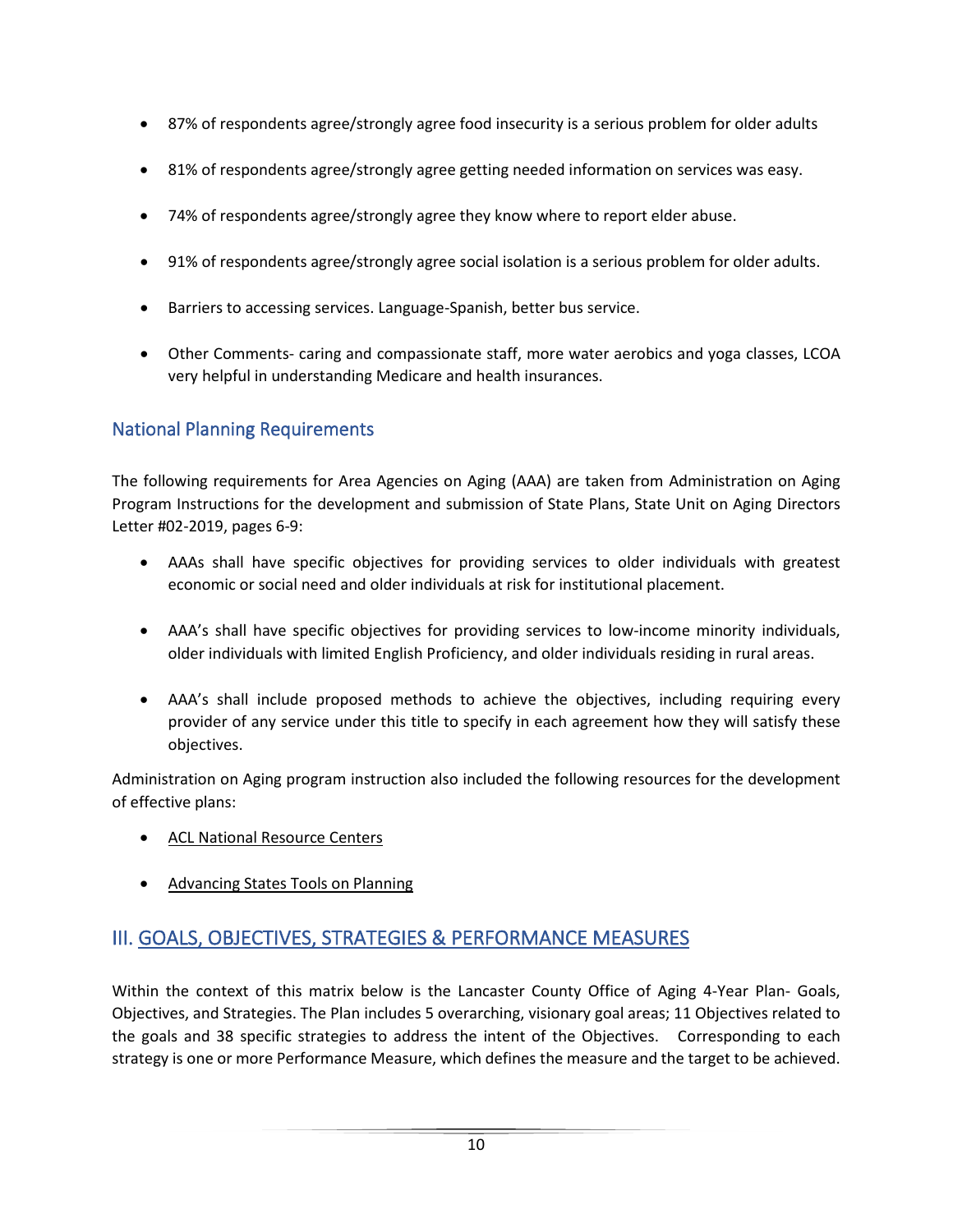#### **Lancaster AAA 4-Year Plan Goals, Objectives and Strategies**

#### **GOAL I: STRENGTHEN THE LANCASTER COUNTY OFFICE OF AGING's (LCOA) CAPACITY, PROMOTE INNOVATION AND BUILD EFFICIENCIES TO RESPOND TO THE GROWING AND DIVERSE AGING POPULATION IN LANCASTER COUNTY.**

**Strategies Description Measure Target** ● # of Informational Meetings ● Convene at least 3 informational meetings with city residents 60+ annually. # of Consumer Contacts **example 5** Educate at least 300 city residents 60+ on LCOA services annually. Participate in LGBTQ Pride Information Expos and other related group meetings/events. ● # of Informational Expos/Events |● Attend at least 2 LGBTQ Expos/Events annually. ● # of Community/Church partnerships developed ● Develop at least 2 new partnerships annually. ● # of Limited English speaking ● Educate at least 200 non-English **Objective 1: Ensure LCOA information related to resources/programs is reaching diverse low-income populations and socially isolated older adults, including LGBTQ older adults and those who are non-English-speaking. Associated Measures & Targets** Collaborate with the City of Lancaster, Lancaster Downtowners and neighborhood block groups to increase awareness/availability of LCOA services to inner city seniors. Identify and partner with local community organizations and churches who support limited English-speaking populations, to increase awareness and

participation in aging related services.

contacts

speaking 60+ residents on LCOA

services annually.

| Objective 2: Leverage technology to improve quality and efficiency of aging services.                                                                                                             |                                                                                                                                                           |                                                                                                                                                     |  |  |
|---------------------------------------------------------------------------------------------------------------------------------------------------------------------------------------------------|-----------------------------------------------------------------------------------------------------------------------------------------------------------|-----------------------------------------------------------------------------------------------------------------------------------------------------|--|--|
| <b>Strategies</b>                                                                                                                                                                                 | <b>Associated Measures &amp; Targets</b>                                                                                                                  |                                                                                                                                                     |  |  |
| <b>Description</b>                                                                                                                                                                                | <b>Measure</b>                                                                                                                                            | Target                                                                                                                                              |  |  |
| Reduce the growing volume and dependence on hard copy files through the<br>implementation of alternative electronic data management systems.                                                      | • Assess options and select an<br>appropriate electronic data<br>managemnt system.<br>• % of hard copy files transferred to<br>an electronic data system. | Implement an electronic data<br>$\bullet$<br>management system by June 2022.<br>• Transfer at least 40% of hard copy<br>files to an electronic data |  |  |
|                                                                                                                                                                                                   |                                                                                                                                                           | management system by June 2023.                                                                                                                     |  |  |
| Conduct an annual technology review to ensure staff have current equipment,<br>software and ongoing training offerings.                                                                           | • Annual Technology Review<br>Meeting.<br>New equipment and software<br>applications identifed for purchase.                                              | • Technology Review Meeting held in<br>January 2021 and annually<br>thereafter.<br>• Purchase new equipment/software<br>by June of the same year.   |  |  |
| Continually, assess and update the agency's Continuity of Operations<br>Preparedness Plan (COOP) to ensure all core functions of the agency can be<br>provided remotely and without interruption. | • Up to date agency COOP Plan                                                                                                                             | Review and update Agency COOP in<br>January and June annually.                                                                                      |  |  |

| Objective 3: Support families and friends who are caregivers to enable them to thrive in their caregiving roles.                                                           |                                                                                                                               |                                                                                                                                                                           |  |  |
|----------------------------------------------------------------------------------------------------------------------------------------------------------------------------|-------------------------------------------------------------------------------------------------------------------------------|---------------------------------------------------------------------------------------------------------------------------------------------------------------------------|--|--|
| <b>Strategies</b>                                                                                                                                                          | <b>Associated Measures &amp; Targets</b>                                                                                      |                                                                                                                                                                           |  |  |
| <b>Description</b>                                                                                                                                                         | <b>Measure</b>                                                                                                                | <b>Target</b>                                                                                                                                                             |  |  |
| Significantly expand informational resources and educational<br>trainings/webinar offerings for caregivers and grandparents on the LCOA<br>Caregiver webpage and Facebook. | Update Cargiver Resource List.<br><b>Caregiver Newsletter</b><br>Add links/resources for<br><b>Grandparents as Caregivers</b> | By December 2020, and every six<br>months, thereafter.<br>Include Caregiver Newsletters on<br>web page by December 2020.<br>Added by December 2020, updated<br>regularly. |  |  |
| Research and implment advanced skill development for Caregiver Support<br>Program (CSP) care managers.                                                                     | Identify/Offer advanced skills<br>training for CSP care managers.                                                             | Implement training plan comprised<br>of at least two caregiver related<br>trainings for workers by December<br>2021 and annually thereafter.                              |  |  |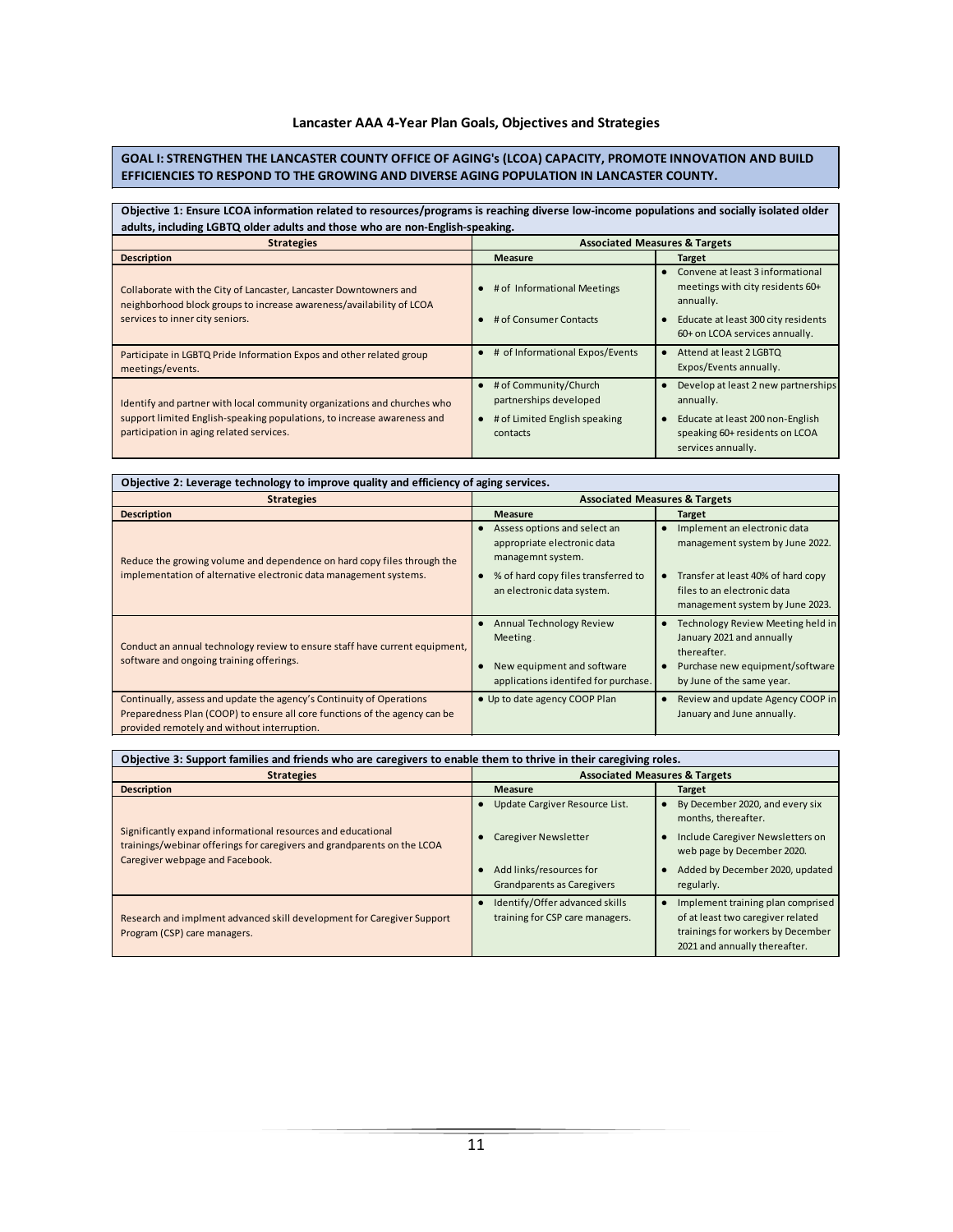| Objective 4: Increase agency capacity to deliver services through volunteer and intern support.            |                                                                      |                                                                                                                                     |  |  |
|------------------------------------------------------------------------------------------------------------|----------------------------------------------------------------------|-------------------------------------------------------------------------------------------------------------------------------------|--|--|
| <b>Strategies</b>                                                                                          | <b>Associated Measures &amp; Targets</b>                             |                                                                                                                                     |  |  |
| <b>Description</b>                                                                                         | <b>Measure</b>                                                       | <b>Target</b>                                                                                                                       |  |  |
| Ensure adequate training and recognition of all agency volunteers.                                         | • Develop new Volunteer Training<br>Plan.                            | Develop a Volunteer Training Check<br>List to be completed within 6<br>months of the training assignment,<br>initiate by June 2021. |  |  |
|                                                                                                            | Develop a Volunteer Recognition<br>Plan                              | Initiate a plan of individual and<br>group volunteer recognition<br>activities annually.                                            |  |  |
|                                                                                                            | • # of new Ombudsman volunteers<br>recuited.                         | • Add three new volunteer<br>Ombudsmen annually.                                                                                    |  |  |
| Initiate volunteer recruitment activities for Ombudsman, APPRISE, and<br>Property Tax/Rent Rebate (PT/RR). | • # of new APPRISE volunteers<br>recruited.                          | • Add three new APPRISE volunteers<br>annually.                                                                                     |  |  |
|                                                                                                            | • # of new PT/RR volunteers<br>recruited.                            | • Add two new PP/RR volunteers<br>annually.                                                                                         |  |  |
| Explore and initiate volunteer support for the Caregiver Support Program.                                  | • Determine need, establish duties<br>and begin recuitment efforts.  | • Advertise for CSP volunteer by<br>Janaury 2021.                                                                                   |  |  |
|                                                                                                            | Recruit and train CSP volunteer.<br>$\bullet$                        | • Add a CSP volunteer by June 2021.                                                                                                 |  |  |
|                                                                                                            | • Identify location and begin<br>recruitment for 2nd PEER volunteer. | Identify a 2nd PEER Program<br>$\bullet$<br>location by April 2021.                                                                 |  |  |
| Expand Pennsylvania's Empowered Expert Residents (PEER) program.                                           | • # of new PEER Volunteers.                                          | • Add at least one PEER volunteer to<br>the 2nd PEER location by December<br>2021.                                                  |  |  |
| Establish a paid intern position for the care management unit.                                             | • Seek County approval for a paid<br>care mangement internship       | • Seek approval by February 2021.                                                                                                   |  |  |
|                                                                                                            | Establish job description and<br>$\bullet$<br>advertise internship.  | • Select candidate for August 2021<br>start.                                                                                        |  |  |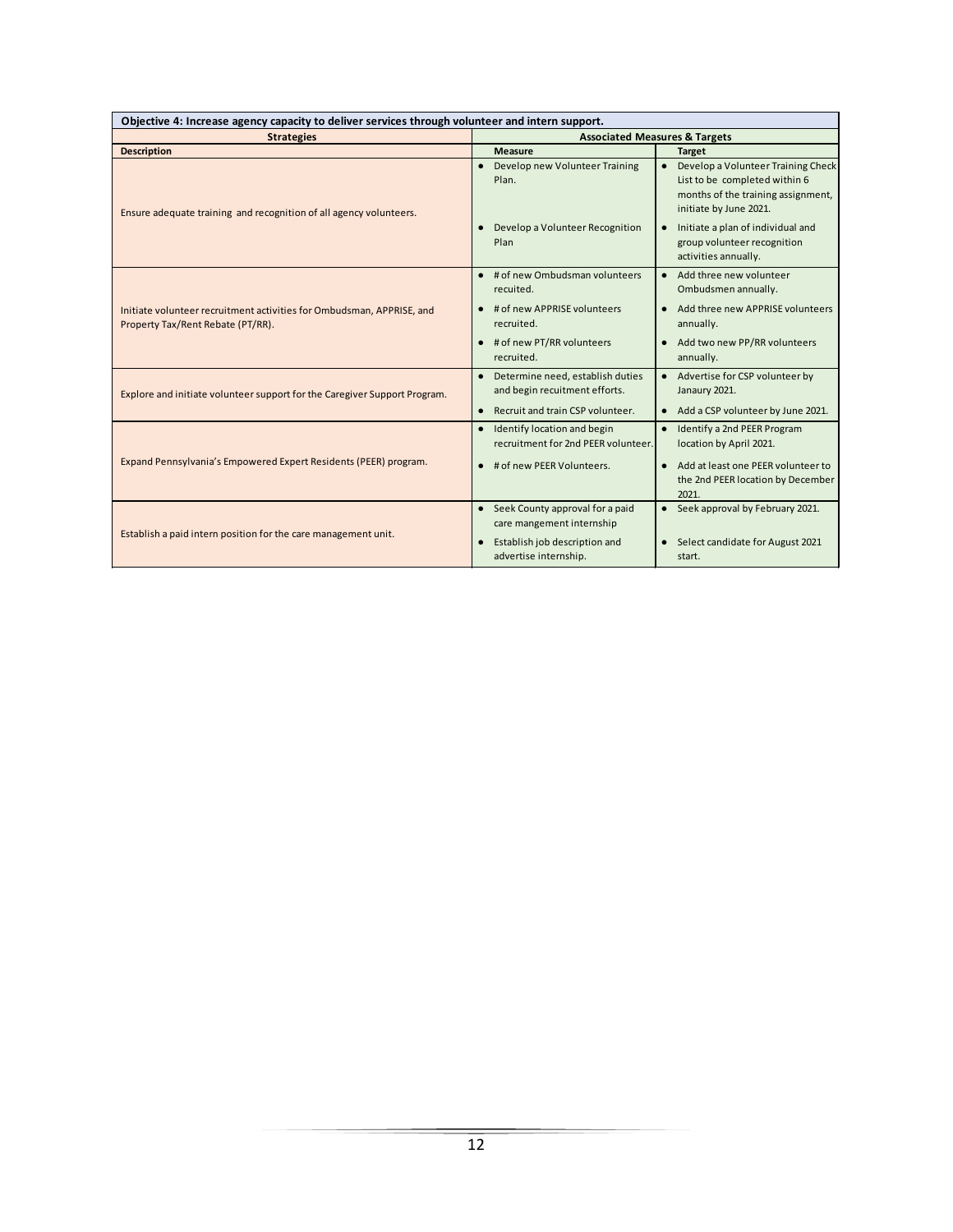#### **GOAL II: EMPHASIZE A CITIZEN-FIRST CULTURE THAT ENCOURAGES OUTREACH, PROMOTES AWARENESS, EMBRACES DIVERSITY, AND HONORS INDIVIDUAL CHOICE.**

**Objective 1: Ensure LCOA staff practices reflect the Agency's mission and values, focus on a consumer-centered model of care, recognize the importance of inclusivity and support the needs of Lancaster's diverse older adult population.**

| <b>Strategies</b>                                                                                                                                                                                                                                                 | <b>Associated Measures &amp; Targets</b>                                                                                   |                                                                                                                                                                                                                                 |  |
|-------------------------------------------------------------------------------------------------------------------------------------------------------------------------------------------------------------------------------------------------------------------|----------------------------------------------------------------------------------------------------------------------------|---------------------------------------------------------------------------------------------------------------------------------------------------------------------------------------------------------------------------------|--|
| <b>Description</b>                                                                                                                                                                                                                                                | <b>Measure</b>                                                                                                             | <b>Target</b>                                                                                                                                                                                                                   |  |
| Implement an annual staff training plan to include the topics of: cultural<br>competency, people-centered care management, trauma informed care,<br>mental health/intellectual disabilities, caregiver stress and support, medical<br>conditions and medications. | Convene agency training<br>$\bullet$<br>committee to begin training<br>• Establish comprehensive staff                     | Fall of 2020, annually thereafter.<br>$\bullet$<br>Implement in Janaury 2021,<br>$\bullet$                                                                                                                                      |  |
| Ensure staff completion of the SAGE LGBTQ Awareness training and other<br>related program topics annually.                                                                                                                                                        | training plan.<br>• SAGE LGBTQ Awareness training<br>Identification/participation in other<br>LGBTQ Compentency trainings. | annually thereafter.<br>100% staff participation by<br>$\bullet$<br>December 2020, annually<br>thereafter.<br>Scheduling of at least one<br>additional LGBTQ training for staff<br>by December 2021 and annually<br>thereafter. |  |
| Update/review the LCOA Mission and Values annually with all staff,<br>volunteers, and advisory council.                                                                                                                                                           | Conduct update/review of LCOA<br>$\bullet$<br>Mission and Values.<br>Review with staff/volunteers<br>/advisory council.    | • Update LCOA Mission/Values by<br>May 2021 and annually thereafter.<br>• Annually                                                                                                                                              |  |
| Recognize the importance of self-care for all workers by offering a variety of<br>self-care activities and trainings throughout the year.                                                                                                                         | Staff participation in individual and<br>$\bullet$<br>group self-care activities and<br>trainings.                         | Offer 3 self-care training topics<br>$\bullet$<br>during each annual training cycle.<br>Offer 3 self-care physical or mental<br>health activities during each annual<br>training cycle.                                         |  |

**Objective 2: Expand outlets to reinforce LCOA as the focal point for aging services information and resources, ensuring accessibility and inclusivity.**

| <b>Strategies</b>                                                                                                                                                                                                        | <b>Associated Measures &amp; Targets</b>                                                     |                                                                                                                                                    |  |
|--------------------------------------------------------------------------------------------------------------------------------------------------------------------------------------------------------------------------|----------------------------------------------------------------------------------------------|----------------------------------------------------------------------------------------------------------------------------------------------------|--|
| <b>Description</b>                                                                                                                                                                                                       | <b>Measure</b>                                                                               | <b>Target</b>                                                                                                                                      |  |
| Utilize local Aging and Disability Resource Center, Meals on Wheels providers,<br>Senior Centers and other community organizations to increase awareness of<br>LCOA resources.                                           | • # of Agency Speaking Engagements<br>$\bullet$ # of Informational materials<br>distributed. | Conduct at least 20 Agency<br>Speaking Engagements annually.<br>At least 5 distributions of materials<br>on aging related topic areas<br>annually. |  |
| Strengthen our partnership with United Way of Lancaster/2-1-1 through<br>participation in community provider meetings and regular contact with the 2-1-<br>1 program staff.                                              | • Accuracy/Timeliness of Service<br>Information.                                             | Conduct cross training session<br>between LCOA   & R and United<br>Way 2-1-1 teams in 2021 with<br>update sessions to follow every 6<br>months.    |  |
| Increase the agency's social media effectiveness by significantly expanding<br>website content and creating a Facebook page for the purpose of<br>disseminating real time information on program and service happenings. | $\bullet$ # of website visits<br>Creation of Facebook page                                   | 30% increase in website visits by<br>2024.<br>Facebook "Go live" by June 2021.                                                                     |  |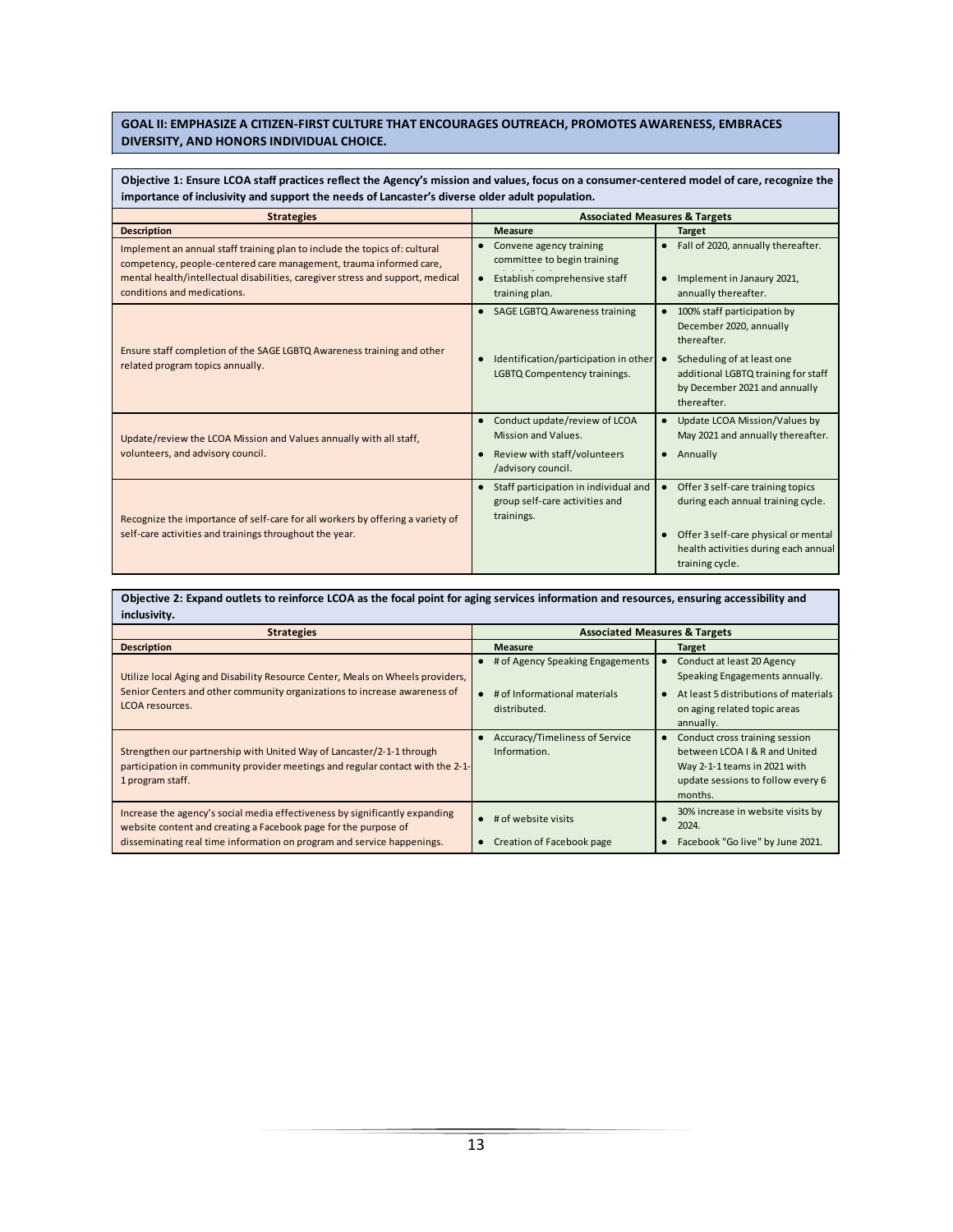#### **GOAL III: IMPROVE SERVICES FOR OLDER ADULTS AND THE ABILITY TO ADVOCATE FOR THEM BY IMPLEMENTING EVIDENCE-INFORMED PLANNING, COMMITTING TO DATA INTEGRITY AND BEING ACCOUNTABLE FOR RESULTS.**

**Objective 1: Ensure excellence in service delivery through the use of data and analytics to access the outcomes, consumer satisfaction and value of services provided to older adults.**

| <b>Strategies</b>                                                                                                                                                     | <b>Associated Measures &amp; Targets</b>                                                                                                                        |                                                                                                                                                                                 |  |  |
|-----------------------------------------------------------------------------------------------------------------------------------------------------------------------|-----------------------------------------------------------------------------------------------------------------------------------------------------------------|---------------------------------------------------------------------------------------------------------------------------------------------------------------------------------|--|--|
| <b>Description</b>                                                                                                                                                    | <b>Measure</b>                                                                                                                                                  | <b>Target</b>                                                                                                                                                                   |  |  |
| Establish a comprehensive Quality Assurance Plan (QAP) to measure<br>regulatory compliance, accuracy/completeness of consumer data and<br>satisfaction with services. | Develop Quality Assurance Plan<br><b>PDA Monitoring Results</b><br><b>Consumer Satisfaction Results</b>                                                         | • QAP implemented-December 2021.<br>Reduction of corrective actions.<br>$\bullet$<br>Establish baseline and demonstrate<br>increase in consumer satisfaction<br>year over year. |  |  |
| Measures of service timeframes and output will be identified/applied to<br>monitor performance and guide the agency in making informed program<br>decisions.          | • Creation of Service Reports for<br>OPTIONS, CSP, Assessment,<br>Protective Services, I & R, Clerical,<br>Sr. Centers/Health & Wellness and<br><b>APPRISE.</b> | Established by December 2021 and<br>reviewed monthly thereafter.                                                                                                                |  |  |

| Objective 2: Achieve a consistently high level of compliance and accuracy with data captured in all program areas.                             |                                                                                             |                                                                                                          |  |
|------------------------------------------------------------------------------------------------------------------------------------------------|---------------------------------------------------------------------------------------------|----------------------------------------------------------------------------------------------------------|--|
| <b>Strategies</b>                                                                                                                              | <b>Associated Measures &amp; Targets</b>                                                    |                                                                                                          |  |
| <b>Description</b>                                                                                                                             | <b>Measure</b>                                                                              | <b>Target</b>                                                                                            |  |
| Offer "new staff" data management instruction, followed by regular<br>supervisor reviews to ensure data accuracy, completeness and timeliness. | • Creation of program specific data<br>instruction guidelines for each<br>service area.     | Implemented by December 2021<br>and reviewed monthly by agency<br>administration thereafter.             |  |
| Run monthly data management reports for each program area to identify and<br>correct errors of accuracy and completeness.                      | • Creation of program specifc data<br>management reports.<br># of accuracy and completeness | Implemented by December 2021,<br>reviewed monthly by supervisors.<br>Reduce errors by 25%, Janaury 2022. |  |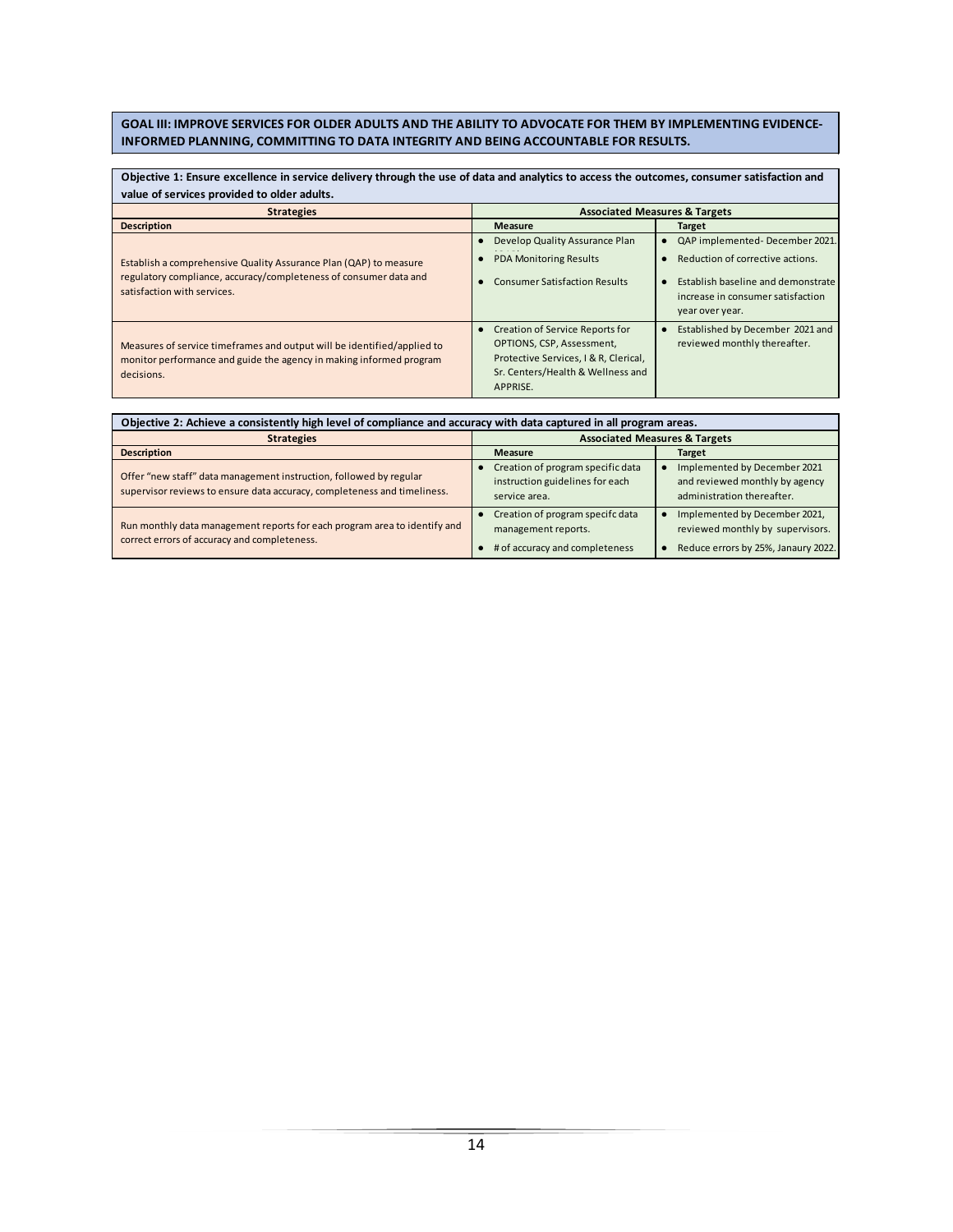#### **GOAL IV: ADVOCATE FOR THE RIGHTS OF OLDER ADULTS AND ENSURE THEIR SAFETY AND DIGNITY BY RAISING AWARENESS OF AND RESPONDING EFFECTIVELY TO INCIDENCE OF ABUSE, INJURY, EXPLOITATION, VIOLENCE AND NEGLECT.**

| Objective 1. Increase effectiveness in responding to elder abuse and protecting older adults through expanded outreach, enhanced training,                                        |                                                                                                                   |                                                                                                                                                          |  |  |  |
|-----------------------------------------------------------------------------------------------------------------------------------------------------------------------------------|-------------------------------------------------------------------------------------------------------------------|----------------------------------------------------------------------------------------------------------------------------------------------------------|--|--|--|
| innovative practices and strategic collaborations.                                                                                                                                |                                                                                                                   |                                                                                                                                                          |  |  |  |
| <b>Strategies</b>                                                                                                                                                                 | <b>Associated Measures &amp; Targets</b>                                                                          |                                                                                                                                                          |  |  |  |
| <b>Description</b>                                                                                                                                                                | <b>Measure</b>                                                                                                    | <b>Target</b>                                                                                                                                            |  |  |  |
| Pilot a consumer check-in service to help older adults who lack the informal<br>supports and/or ability to maintain themselves independently in the<br>community.                 | • Set implementation date<br>Compliance w/ in-home service and<br>care plan.<br># of missed medical appointments. | Offer by Janaury 2021.<br>$\bullet$<br>Increase in compliance with service<br>care plan.<br>Increase in attendance at scheduled<br>medical appointments. |  |  |  |
|                                                                                                                                                                                   | A meause of well-being and<br>loneliness.                                                                         | Improvement of overall well-being<br>and reducted feeling of loneliness.                                                                                 |  |  |  |
| Pursue new partnerships and specialty services that will aid in the effective<br>and cost efficient delivery of service, contribute to consumer support and<br>reduction of risk. | Research and implement a contract<br>agreement with a Health<br>Information Exchange (HIE)                        | HIE contract is implmented and<br>services activated by June 2021.                                                                                       |  |  |  |

**Strategies Description Measure Target** Realign protective service worker duties in an effort to create a dedicated financial exploitation investigator position. ● Create a dedicated Protective Service Investigator position. ● Identify and train a Protective Services Investigator specializing in financial exploitation by June 2022. ● # of Bank Risk Manager partners secured. ● Develop at least 1 new Bank Risk Manager Partner each year for the next 4 years. ● Regional Bank Risk Managers network meeting ● Attend at least 1 Bank Risk Manager network meeting annually. **Associated Measures & Targets Objective 2: Increase capacity and expertise regarding the agency's ability to thoroughly investigate and resolve allegations of financial exploitation.** Collaborate with District Attorney's office to establish working relationships with area bank risk managers.

| Objective 3: Equip older adults, their loved ones, advocates and stakeholders with information needed to identify and/or prevent abuse,<br>neglect and exploitation, and support them in their ability to exercise their full rights. |                                             |                                                                                                            |  |  |  |
|---------------------------------------------------------------------------------------------------------------------------------------------------------------------------------------------------------------------------------------|---------------------------------------------|------------------------------------------------------------------------------------------------------------|--|--|--|
| <b>Strategies</b>                                                                                                                                                                                                                     | <b>Associated Measures &amp; Targets</b>    |                                                                                                            |  |  |  |
| <b>Description</b>                                                                                                                                                                                                                    | <b>Measure</b>                              | <b>Target</b>                                                                                              |  |  |  |
| Present Lunch & Learn educational sessions on rights of older adults                                                                                                                                                                  | Lunch & Learns presented at Sr.<br>Centers. | Present at all eight Lancaster<br>County Sr. Centers by June 2021,<br>and annually thereafter.             |  |  |  |
| Enhance LCOA Ombudsman webpage to include expanded resources, advocacy<br>group contacts, and video links to state and federal webinars.                                                                                              | # of website contacts.                      | Webpage updated by December<br>2020 and every 6 months<br>Increase webpage visits 25% by<br>December 2021. |  |  |  |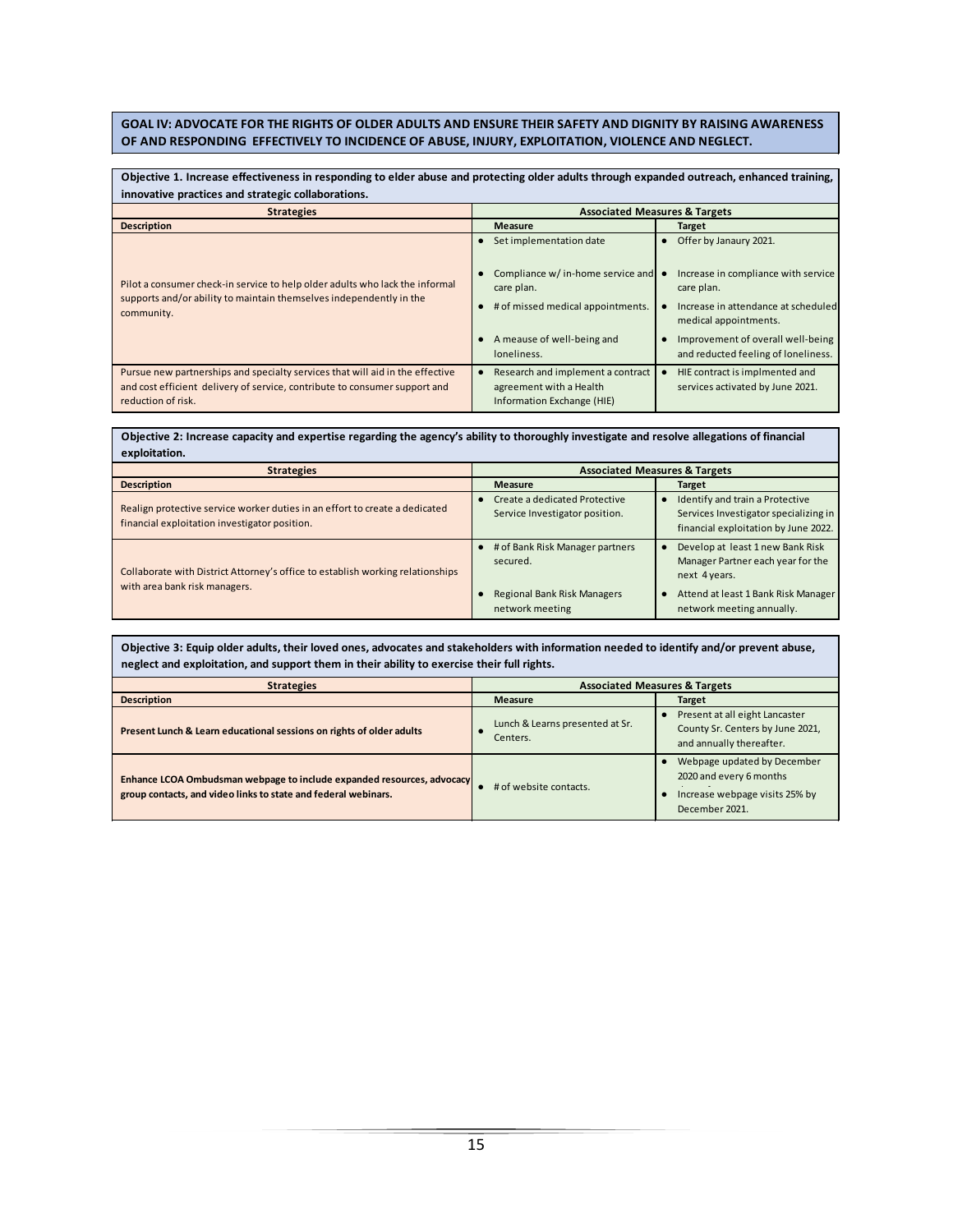#### **GOAL V: ESTABLISH AND ENHANCE EFFORTS TO SUPPORT HEALTHY LIVING, ACTIVE ENGAGEMENT AND A SENSE OF COMMUNITY FOR ALL OLDER LANCASTER COUNTY RESIDENTS.**

| Objective 1: Promote engagement in healthy aging, nutrition, education and prevention programs.                                |                                                                                                                                                     |                                                                                                                                                                                                                                                                                                                                 |  |
|--------------------------------------------------------------------------------------------------------------------------------|-----------------------------------------------------------------------------------------------------------------------------------------------------|---------------------------------------------------------------------------------------------------------------------------------------------------------------------------------------------------------------------------------------------------------------------------------------------------------------------------------|--|
| <b>Strategies</b>                                                                                                              | <b>Associated Measures &amp; Targets</b>                                                                                                            |                                                                                                                                                                                                                                                                                                                                 |  |
| <b>Description</b>                                                                                                             | <b>Measure</b>                                                                                                                                      | <b>Target</b>                                                                                                                                                                                                                                                                                                                   |  |
| Introduce light faire and other alternative meal options into the senior<br>centers' noon meal program.                        | $\bullet$ # of Meals served<br>• Satisfaction of meals served                                                                                       | • 20% increase in meals served by<br>December 2022.<br>• Achieve 80% satisfaction rate by<br>December 2022.                                                                                                                                                                                                                     |  |
| Expand Health and Wellness programs to new, unserved populations and<br>locations throughout the county.                       | • Identify underserved senior<br>populations.                                                                                                       | Implement 2 Health & Wellness<br>$\bullet$<br>programs with underserved<br>populations by December 2021 and<br>annually thereafer.                                                                                                                                                                                              |  |
| Review "Best Practices" to identify/implement activities that will support<br>older adults who are socially isolated.          | $\bullet$ # of social isolation activities<br>implemented.<br>• # of socially isolated consumers<br>served.<br>Pre/Post survey results<br>$\bullet$ | Introduce 2 new<br>$\bullet$<br>activities/programs to address<br>socially isolated consumers by<br>December 2021 and annually<br>thereafter.<br>Participation by 30 socially isolated<br>$\bullet$<br>consumers by December 2021 and<br>annully thereafter.<br>Self reported improvement in<br>$\bullet$<br>consumer wellness. |  |
| Partner with the Lancaster Food Hub to expand and support efforts to provide<br>older adults with needed healthy food options. | Identify/Implement a food support<br>pilot project.<br>$\bullet$ # of older adults served                                                           | <b>By June 2021</b><br>Serve at least 20 senior consumers<br>by June 2022.                                                                                                                                                                                                                                                      |  |

| Objective 2: Increase community dementia awareness by building awareness and promoting action.                                                                            |                                                                                                                                               |                                                                                                                                                                      |  |  |
|---------------------------------------------------------------------------------------------------------------------------------------------------------------------------|-----------------------------------------------------------------------------------------------------------------------------------------------|----------------------------------------------------------------------------------------------------------------------------------------------------------------------|--|--|
| <b>Strategies</b>                                                                                                                                                         | <b>Associated Measures &amp; Targets</b>                                                                                                      |                                                                                                                                                                      |  |  |
| <b>Description</b>                                                                                                                                                        | <b>Measure</b>                                                                                                                                | <b>Target</b>                                                                                                                                                        |  |  |
| Partner with Dementia Friends PA to train all LCOA staff on dementia friendly<br>practices.                                                                               | <b>Conduct Dementia Friends training</b><br>$\bullet$<br>for all LCOA staff.<br>• Conduct Dementia Friends training<br>for agency volunteers. | 100% of LCOA staff trained by<br>December 2021.<br>At least 70% of agency volunteers<br>trained by December 2021.                                                    |  |  |
| Offer the 1-hour Dementia Friendly Initiative information session at various<br>LCOA sponsored community events to grow the number of dementia "friends"<br>in Lancaster. | • # of Dementia Friendly 1-hour<br>trainings offered.<br># of new Dementia Friends                                                            | Provide 3 Dementia Friendly<br>$\bullet$<br>information trainings by June 2022.<br>Add at least 300 new Dementia<br>Friends through this effort by<br>December 2022. |  |  |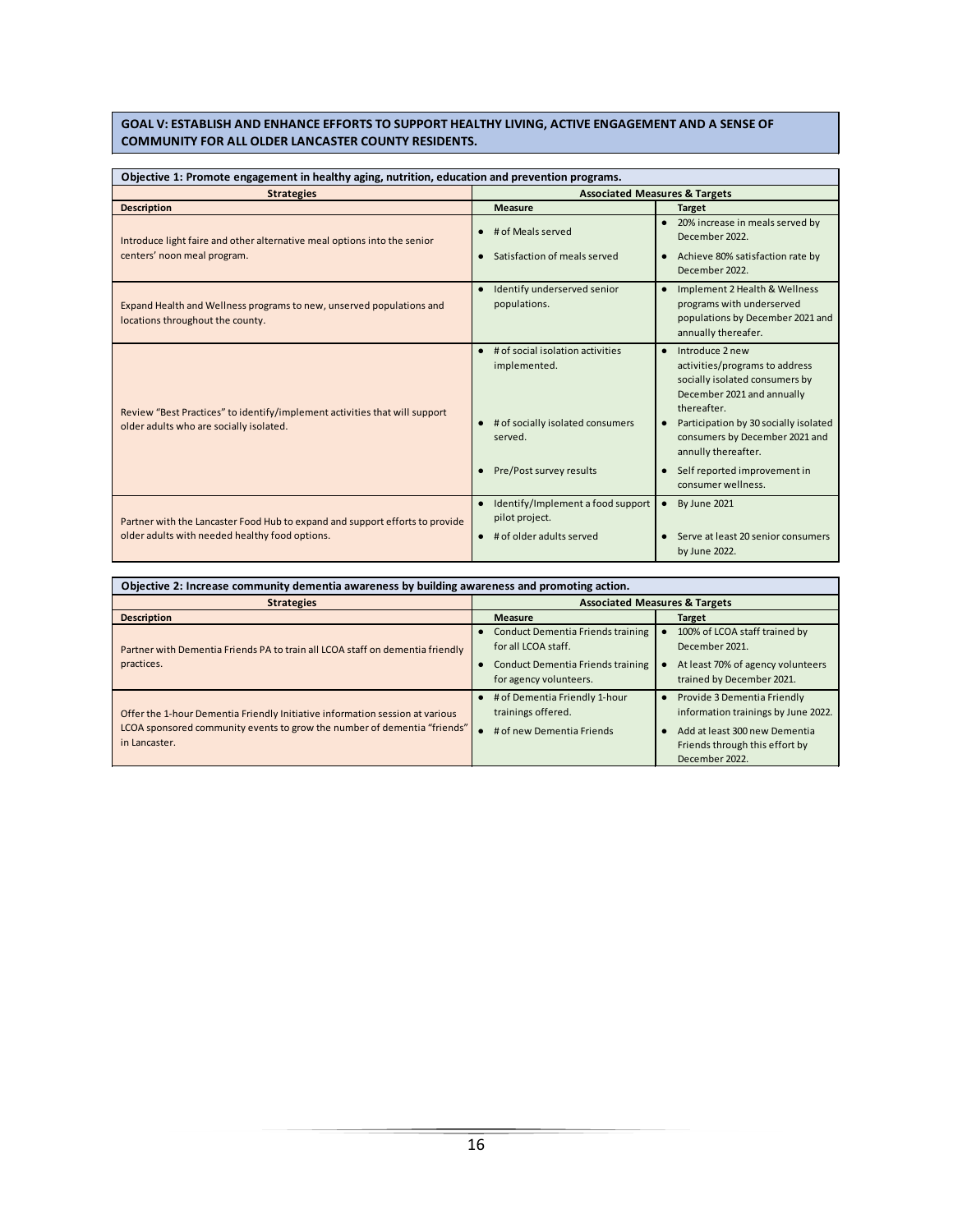# <span id="page-18-0"></span>Part B. Section 1 – Signature Page/Standard Assurances Commonwealth of Pennsylvania Department of Aging

#### **FY 2020-24 Area Agency on Aging Four-Year Area Plan on Aging Signature Page Area Agency on Aging Name and Address:**

#### LANCASTER COUNTY OFFICE OF AGING

#### 150 NORTH QUEEN STREET, SUITE 415 \_\_\_\_\_\_\_\_\_\_\_\_\_\_\_\_\_\_\_\_\_\_\_\_\_\_\_\_\_\_\_\_\_\_\_\_\_\_\_\_\_\_\_\_\_\_\_\_\_\_\_\_\_\_\_\_\_\_\_\_\_\_\_\_\_\_\_\_\_\_\_\_\_\_\_\_\_\_\_\_\_\_\_\_\_\_\_\_\_\_\_\_\_\_\_\_\_\_\_\_\_\_\_\_\_\_

#### LANCASTER, PA 17603-3562 \_\_\_\_\_\_\_\_\_\_\_\_\_\_\_\_\_\_\_\_\_\_\_\_\_\_\_\_\_\_\_\_\_\_\_\_\_\_\_\_\_\_\_\_\_\_\_\_\_\_\_\_\_\_\_\_\_\_\_\_\_\_\_\_\_\_\_\_\_\_\_\_\_\_\_\_\_\_\_\_\_\_\_\_\_\_\_\_\_\_\_\_\_\_\_\_\_\_\_\_\_\_\_\_\_\_

I/we certify that I/we are authorized to submit this Plan on behalf of the designated Area Agency on Aging and agree to abide by regulations issued by the Pennsylvania Department of Aging, the U.S. Department of Health and Human Services, and the U.S. Department of Labor. I/we further certify that the general public has had the opportunity to review and comment on this Plan through the public hearing process and that written policies, procedures or agreements, as appropriate, have been developed in accordance with Part A, Section 307 of the Older Americans Act, and are on file for review and approval, as appropriate, by Department of Aging officials.

I/we assure that services and programs of the Area Agency on Aging will be managed and delivered in accordance with the Plan submitted herewith. Any substantial changes to the Plan will be submitted to the Department of Aging for prior approval.

I/we hereby expressly, as a condition precedent to the receipt of State and Federal funds, assure:

That in compliance with Title VI of the Civil Rights Act of 1964; Section 504 of the Federal Rehabilitation Act of 1973; the Age Discrimination Act of 1975; The Americans With Disabilities Act of 1990; The Pennsylvania Human Relations Act of 1955, as amended; and 16 PA Code, Chapter 49 (Contract Compliance regulations):

- 1) I/we do not and will not discriminate against any person because of race, color, religious creed, ancestry, national origin, age, sex, or handicap:
	- a) In providing services or employment, or in its relationship with other providers.
	- b) In providing access to services and employment for handicapped individuals.
- 2) I/we will comply with all regulations promulgated to enforce the statutory provisions against discrimination.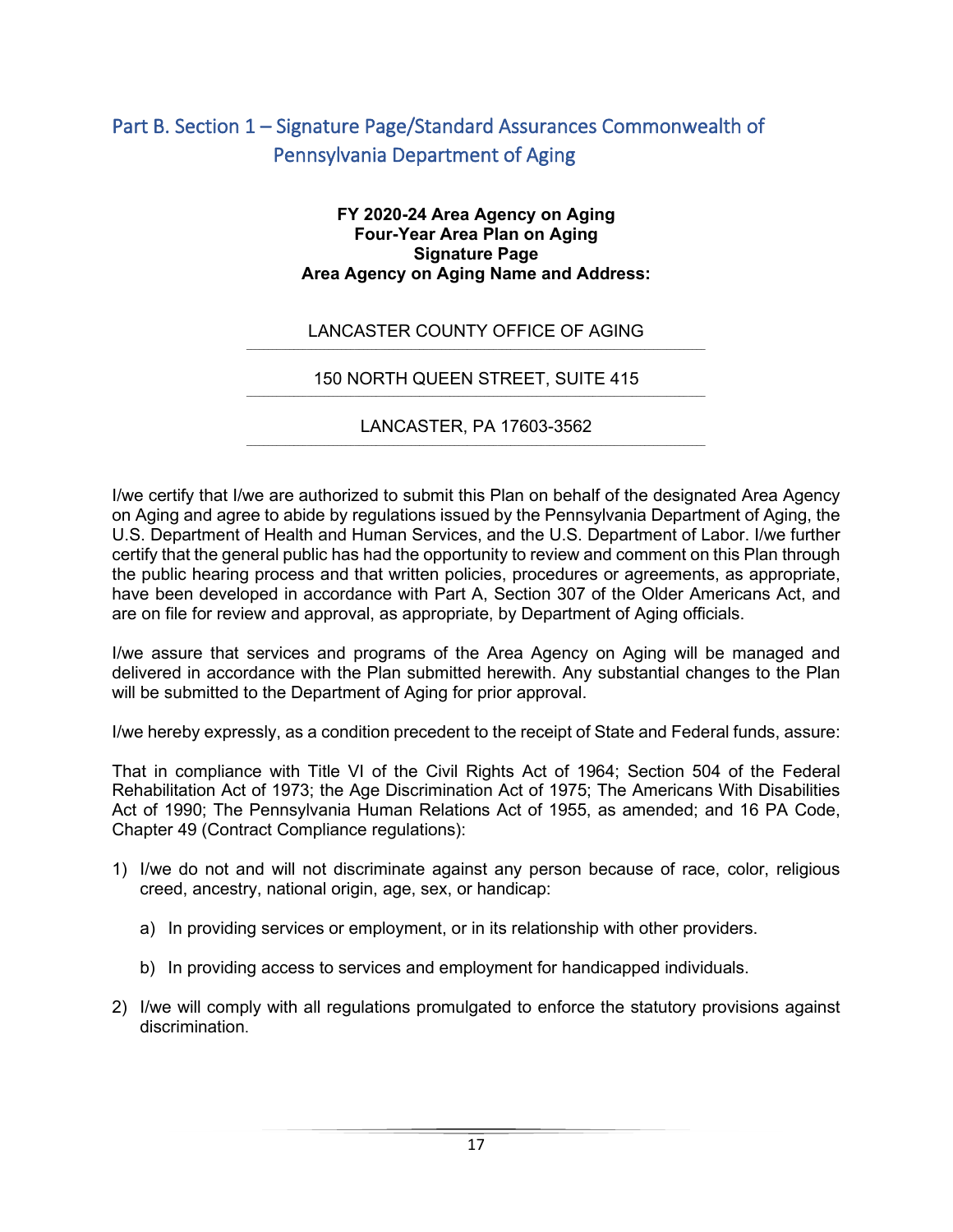I/we further hereby agree that all contracts for the provision of services addressed herein will require contractors to comply with these same provisions.

I/we certify that the advisory council of the Area Agency on Aging has participated in the development of this Plan and has reviewed the Plan as herewith submitted.

Signature(s) of Governing Authority Official(s), e.g., Chairman of County Commissioners or President, Board of Directors.

**County Commissioner** 

Title

**County Commissioner** 

**County Commissioner** 

Director (Title)

Date

Date)

(Signature of the Area Agency on Aging Director)

Name of Person to Contact Regarding the Contents of This Plan:

Lon Wible

(Name)

717-299-7979 (Area Code and Telephone)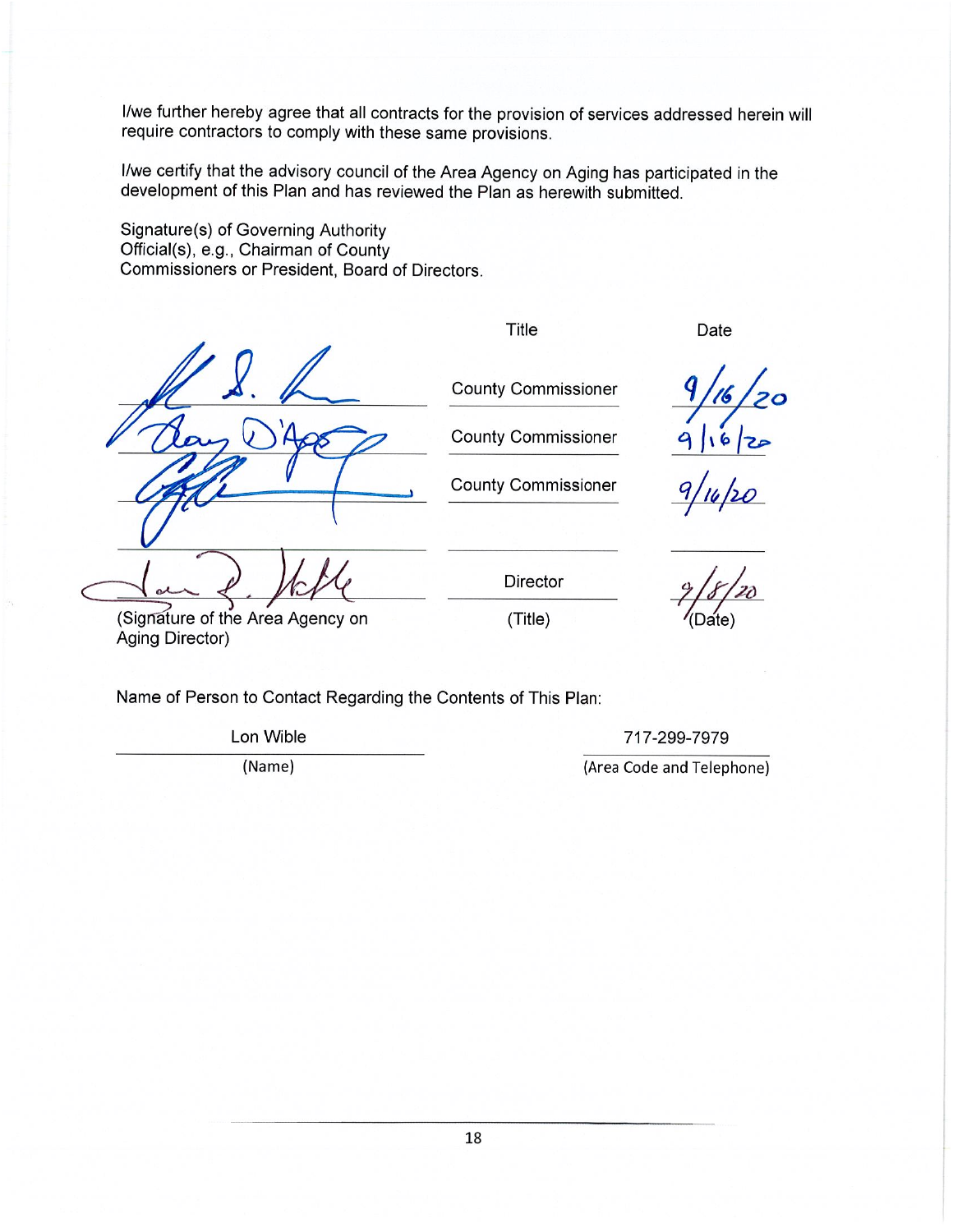# Part B. Section 2 - Documentation of Participation by the Area Agency on Aging **Advisory Council**

PSA NO. 26

NAME OF AAA: Lancaster County Office of Aging

PLAN PERIOD FROM 10/1/2020 TO 9/30/2024

In accordance with 6 PA Code, Section 35.23, a.(1) and (2) and the Older Americans Act of 1965, as amended, I certify that the Area Agency on Aging Advisory Council has had the opportunity to assist in the development of this Plan. I further certify that the Area Agency on Aging Advisory Council has participated in at least one Public Hearing held on this Plan.

The Area Agency on Aging Advisory Council (does / does not) not recommend approval of this Plan.

alker MD

ture of the Chief Officer of the Area Agency on Aging Advisory Council

Dr. Jon Walker, Advisory Council Chairman **Typed Name and Title** 

 $8/14/2020$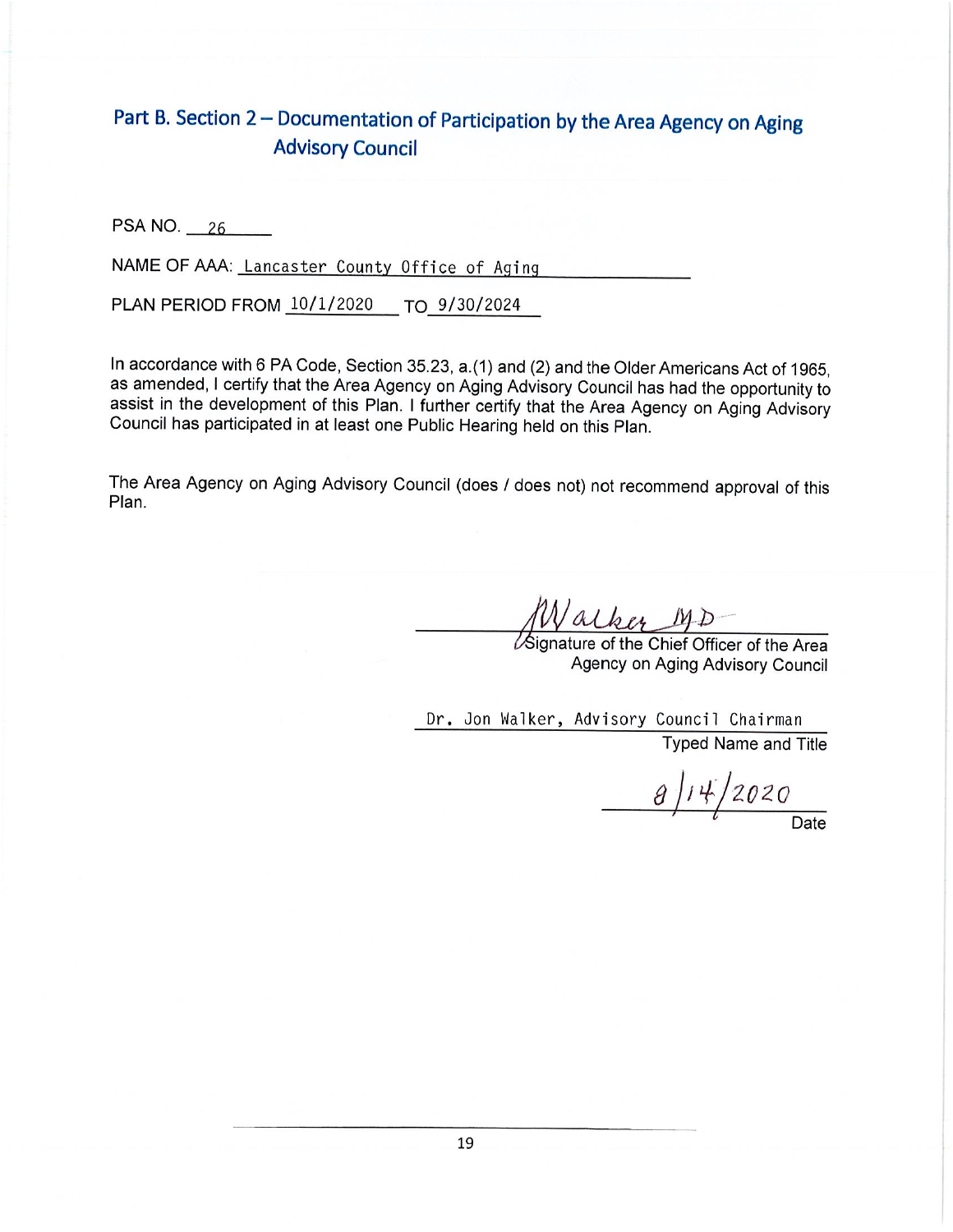# Part B. Section 3 – Listing of Plan Assurances and Required Activities Older Americans Act, As Amended in 2016

### **ASSURANCES**

The Older Americans Act of 1965, as amended, requires each Area Agency on Aging (AAA) to provide assurances that it will develop a Plan and carry out a program in accordance with the Plan. Each AAA must comply with the following provisions of the Act. Written policies, procedures, or agreements, as appropriate, must be on file in the AAA office and available for review and approval by Department of Aging officials.

#### **Area Plans**

- Assurances that an adequate proportion, as required under section  $307(a)(2)$ , of the amount allotted for part B to the planning and service area will be expended for the delivery of each of the following categories of services:
	- o Services associated with access to services (transportation, health services (including mental and behavioral health services), outreach, information and assistance (which may include information and assistance to consumers on availability of services under part B and how to receive benefits under and participate in publicly supported programs for which the consumer may be eligible) and case management services.
	- o In-home services, including supportive services for families of older individuals who are victims of Alzheimer's disease and related disorders with neurological and organic brain dysfunction
	- o Legal assistance.
- Assurances that the AAA will report annually to the State agency in detail the amount of funds expended for each such category during the fiscal year most recently concluded.
- Assurances that the AAA will: o Set specific objectives, consistent with State policy, for providing services to older individuals with greatest economic need, older individuals with greatest social need, and older individuals at risk for institutional placement.
	- o Include specific objectives for providing services to low-income minority older individuals, older individuals with limited English proficiency, and older individuals residing in rural areas.
	- o Include proposed methods to achieve the objectives.
- Assurances that the AAA will include in each agreement made with a provider of any service under this title, a requirement that such provider will:
	- $\circ$  Specify how the provider intends to satisfy the service needs of low-income minority individuals, older individuals with limited English proficiency, and older individuals residing in rural areas in the area served by the provider.
	- $\circ$  To the maximum extent feasible, provide services to low-income minority individuals, older individuals with limited English proficiency, and older individuals residing in rural areas in accordance with their need for such services.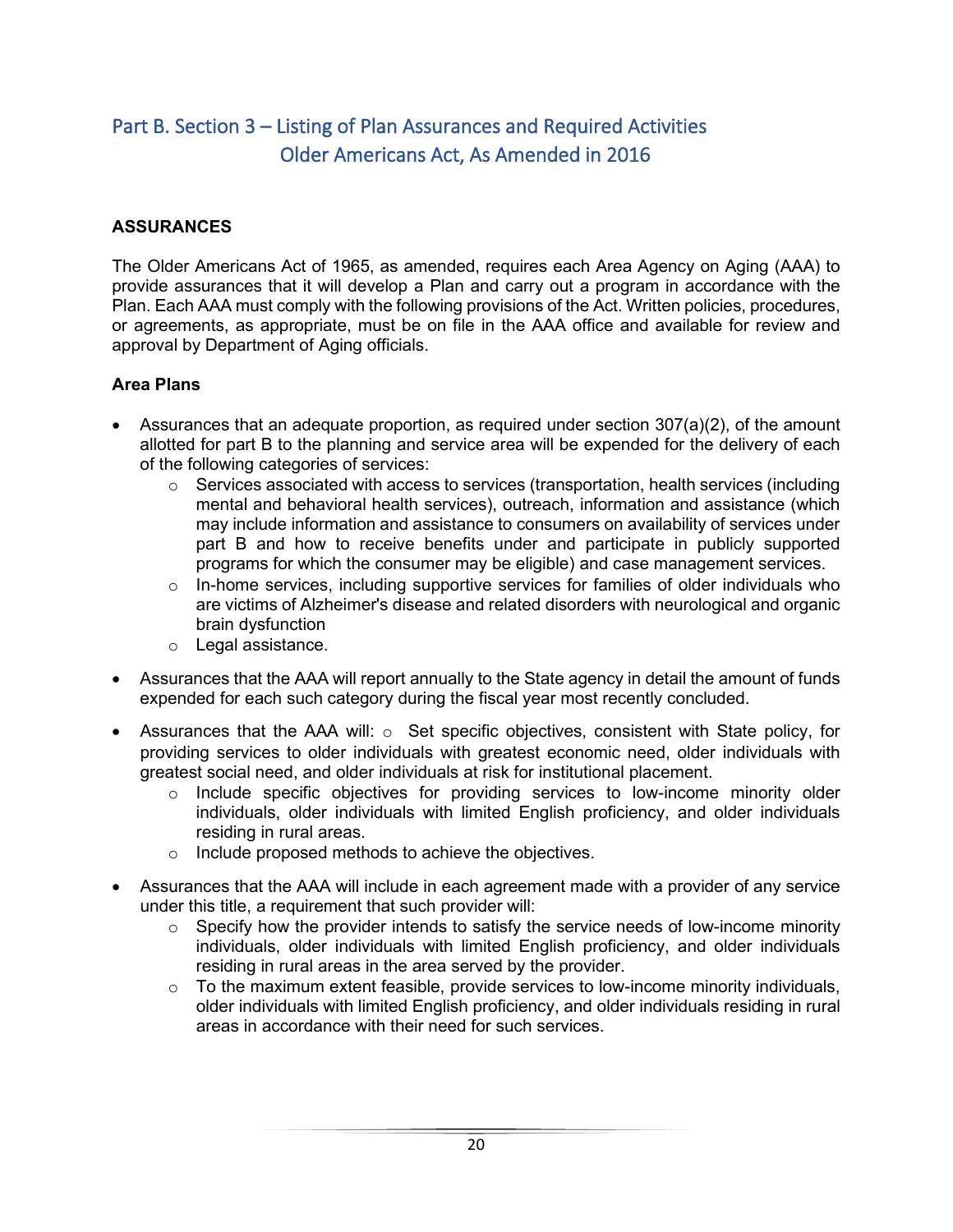- $\circ$  Meet specific objectives established by the AAA, for providing services to low-income minority individuals, older individuals with limited English proficiency, and older individuals residing in rural areas within the planning and service area.
- Each AAA shall identify the number of low-income minority older individuals and older individuals residing in rural areas in the planning and service area, describe the methods used to satisfy the service needs of such minority older individuals, and provide information on the extent to which the AAA met the objectives described in clause (a)(4)(A)(i).
- Assurances that the AAA will use outreach efforts that will identify individuals eligible for assistance under this Act, with special emphasis on:
	- o Older individuals residing in rural areas.
	- o Older individuals with greatest economic need (with particular attention to low-income minority individuals and older individuals residing in rural areas).
	- o Older individuals with greatest social need (with particular attention to low-income minority individuals and older individuals residing in rural areas).
	- o Older individuals with severe disabilities.
	- o Older individuals with limited English proficiency.
	- o Older individuals with Alzheimer's disease and related disorders with neurological and organic brain dysfunction (and the caretakers of such individuals).
	- o Older individuals at risk for institutional placement.
- Assurance that the AAA will ensure that each activity undertaken by the agency, including planning, advocacy, and systems development, will include a focus on the needs of lowincome minority older individuals and older individuals residing in rural areas.
- Assurances that the AAA will coordinate planning, identification, assessment of needs, and provision of services for older individuals with disabilities, with particular attention to individuals with severe disabilities, and individuals at risk for institutional placement, with agencies that develop or provide services for individuals with disabilities
- Assurances that the AAA, in carrying out the State Long-Term Care Ombudsman program under section 307(a)(9), will expend not less than the total amount of funds appropriated under this Act and expended by the agency in fiscal year 2000 in carrying out such a program under this title.
- Information and assurances concerning services to older individuals who are Native Americans (referred to in this paragraph as "older Native Americans"), including:
	- $\circ$  Information concerning whether there is a significant population of older Native Americans in the planning and service area and if so, an assurance that the AAA will pursue activities.
	- o Outreach, to increase access of those older Native Americans to programs and benefits provided under this title.
	- o Assurance that the AAA will, to the maximum extent practicable, coordinate the services the agency provides under this title with services provided under title VI.
	- $\circ$  Assurance that the AAA will make services under the area plan available, to the same extent as such services are available to older individuals within the planning and service area, to older Native Americans.
- Assurances that the AAA will maintain the integrity and public purpose of services provided, and service providers, under this title in all contractual and commercial relationships.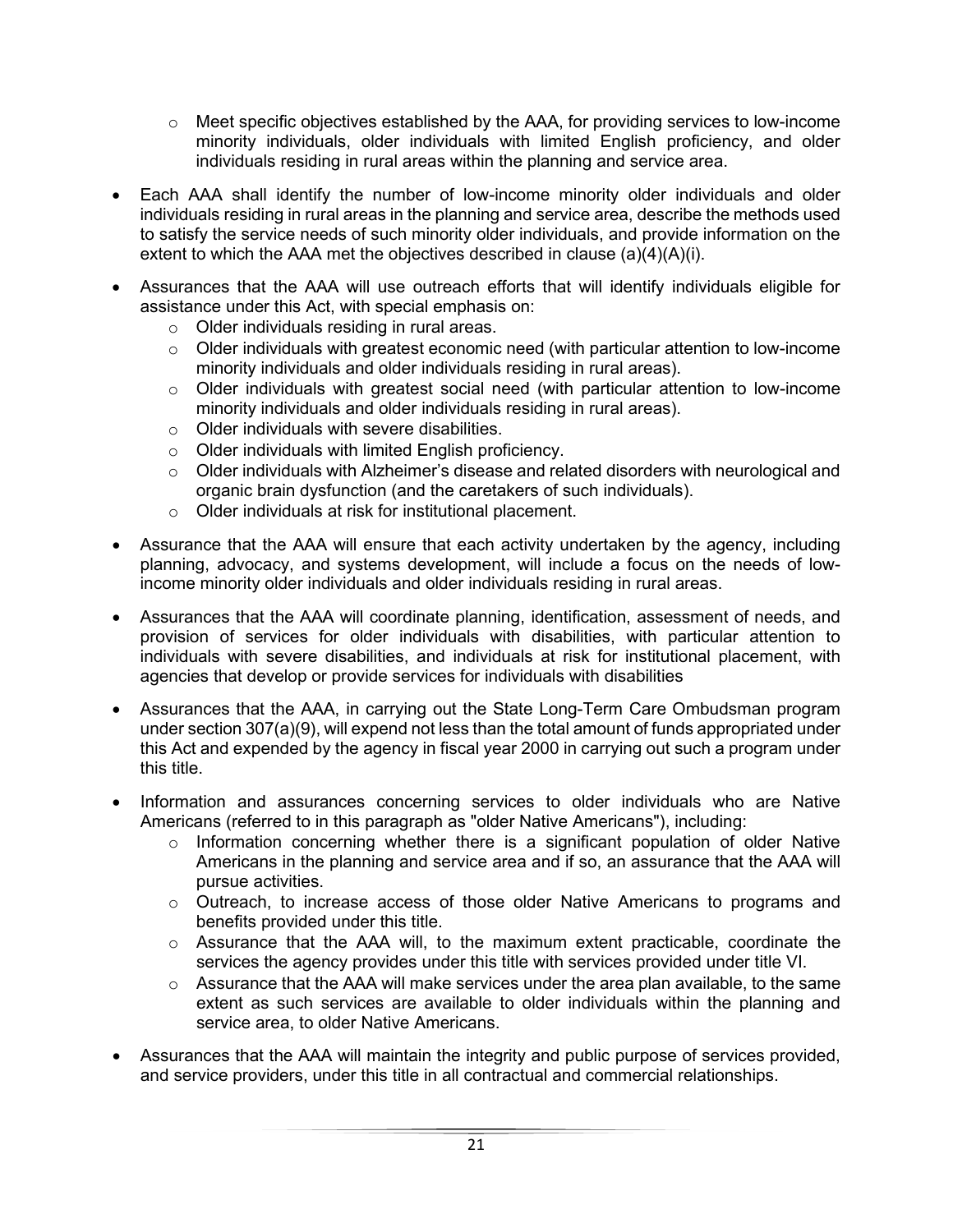- Assurances that the AAA will disclose to the Assistant Secretary and the State agency the identity of each nongovernmental entity with which such agency has a contract or commercial relationship relating to providing any service to older individuals; and the nature of such contract or such relationship.
- Assurances that the AAA will demonstrate that a loss or diminution in the quantity or quality of the services provided, or to be provided, under this title by such agency has not resulted and will not result from such contract or such relationship.
- Assurances that the AAA will demonstrate that the quantity or quality of the services to be provided under this title by such agency will be enhanced as a result of such contract or such relationship.
- Assurances that the area agency will, on the request of the Assistant Secretary or the State, for the purpose of monitoring compliance with this Act (including conducting an audit), disclose all sources and expenditures of funds such agency receives or expends to provide services to older individuals.
- Assurances that preference in receiving services under this title will not be given by the AAA to particular older individuals as a result of a contract or commercial relationship that is not carried out to implement this title.
- Assurances that funds received under this title will be used to provide benefits and services to older individuals, giving priority to older individuals identified in paragraph (4)(A)(i); and in compliance with the assurances specified in paragraph (13) and the limitations specified in section 212.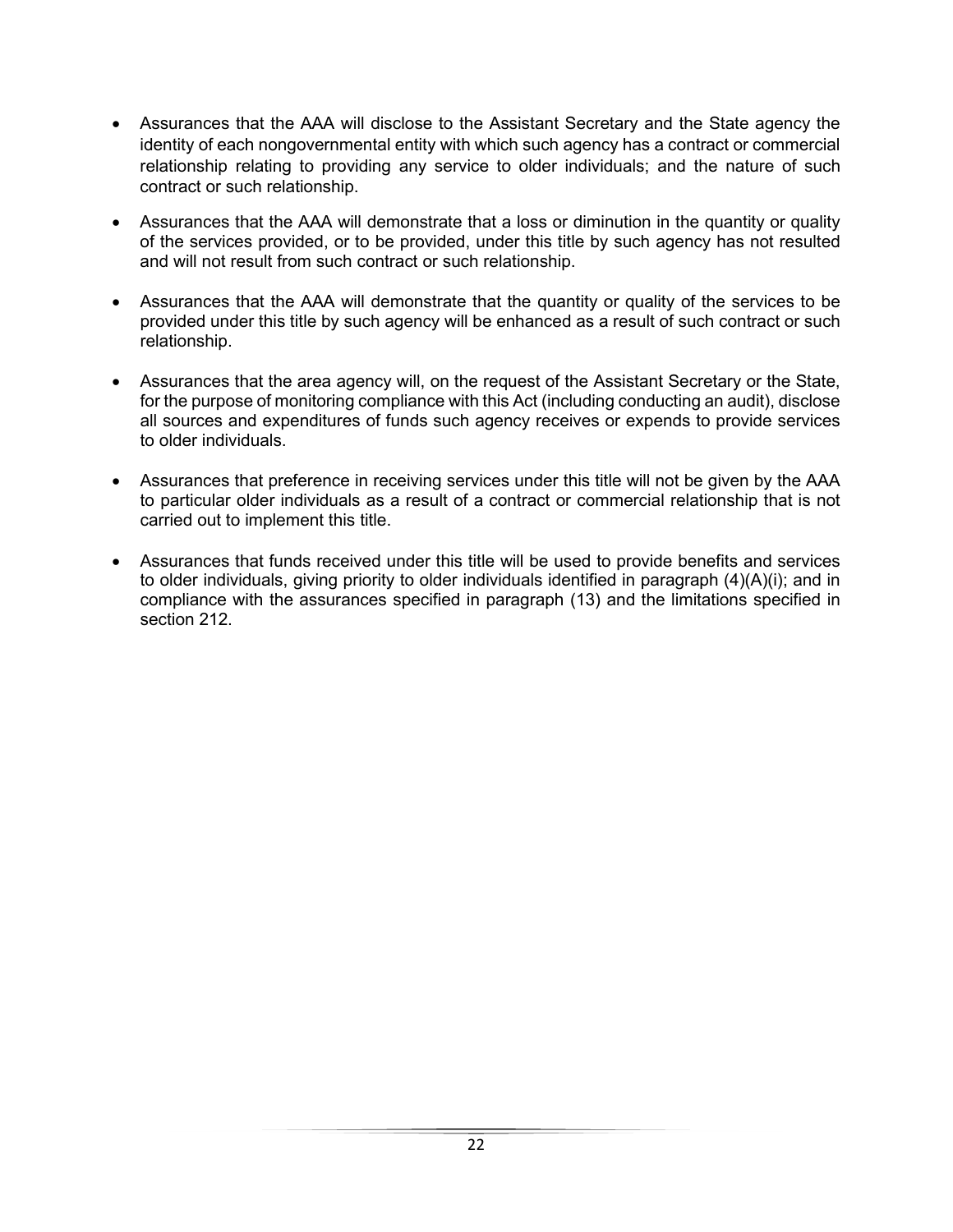# Part B. Section 4 – Narrative Summary of the Proceedings of the AAA Area Plan Public Hearing

#### LANCASTER COUNTY OFFICE OF AGING Area Plan 2020-2024 Public - Virtual Town Hall Meeting June 22, 2020

**Members Present:** Rev. Joseph Burchill, Georgieanna Dorm, Jack Enco \*Carl Kanaskie, \*Thomas Kloss, Glenn Knight, Dr. Alan Manheim, Meredith Moore, Tiffany Phy, Bob Rudy, Mary Stehman, and Dr. Jon Walker.

**Staff Present:** Monique Breedon-Goyco, Lynn Smith, Lon Wible and Bridgette Winters.

**Excused:** William Brock, Jeffrey Klunk, Commissioner Craig Lehman, Gloria Schleicher, and Joseph Sullivan.

**Guests:** Misty Witmer (Lanc. Co. IT Chief Deputy Director/Mtg. Moderator)

**Absent:** Mary Auker-Endres and Sandy Longenecker,

-------------------------------------------------------------------------------------- \*(Associate Member)

The 20202-2024 Four Year Plan public meeting was held via the LifeSize web-based application live streaming service. Moderated by Ms. Misty Witmer.

Executive Director, Lon Wible welcomed the Advisory Council members and members of the public. He provided an overview of the 4 Year Plan, noting it is a requirement of the Federal Older Americans' Act and the Administration on Aging. It is viewed as a planning tool to guide the services of states and local Area Agencies on Aging. The 4 Year Plan that is currently in development is for the period of October 1, 2020 - September 30, 2024. The purpose is to develop a blueprint for guiding the future of home and community-based service needs expressed by consumers and the public. The function of the plan is to educate and inform stakeholders to ensure local needs and circumstances are successfully integrated with state and federal goals, initiatives, and regulations; to provide a management tool to help with budgeting, staffing, and programming decisions reflecting AAA priorities and unique needs. Director Wible explained, the PA Department Aging is developing a state plan that will guide the local plans developed by each of the 52 Area Agencies on Aging. Each Area Agency on Aging will solicit feedback from their respective communities. In addition to this town hall, public session, a "Needs Assessment" survey was mailed to over 1,1,00 agency consumers, it was included as an insert in a local senior publication, *50Plus Senior News*, and was included on the agency website, through survey monkey.

To date, 350 completed surveys have been returned (80 via website). Input is welcomed until June 26 at which time results will be compiled. Lancaster AAA's Goals, Objectives, Strategies, and Performance Measures will be sent to the Department of Aging for review, then later in July, presented to the Advisory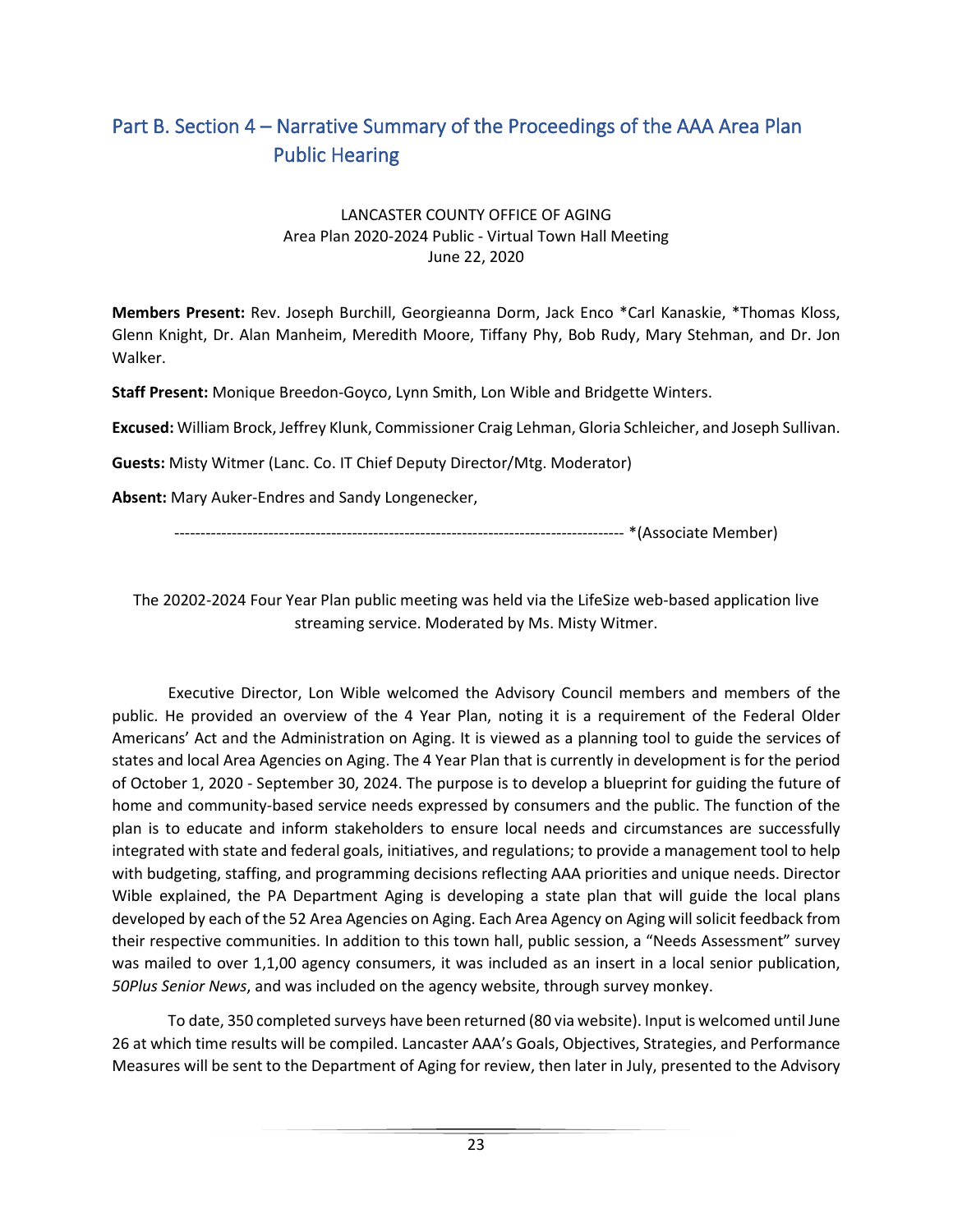Council for approval. Finally, before submitting the final plan to the Department of Aging, the plan will be reviewed and approved by the Board of County Commissioners.

Director Wible reviewed the 2020-2024 Four Year Plan Goals and Objective developed by the Pennsylvania Department of Aging to aid in guiding each county in the developing of local strategies and performance measure. The Goals and Objectives are as follows:

**Goal #1** - Strengthen the Agency's capacity, promote innovation and build efficiencies to respond to the growing and diverse aging population in Lancaster County.

Objective 1: Ensure LCOA information related to resources/programs is reaching diverse lowincome populations and socially isolated older adults, including LGBTQ older adults and those who are non-English speaking.

Objective 2: Leverage technology to improve quality and efficiency of aging services.

Objective 3: Support families and friends who are caregivers to enable them to thrive in their caregiving roles.

Objective 4: Increase agency capacity to deliver services through volunteer and intern support.

**Goal #2** - Emphasize a citizen-first culture that encourages outreach, promotes awareness, embraces diversity, and honors individual choice.

Objective 1: Ensure LCOA staff practices reflect the Agency's mission and values, focus on a consumer-centered model of care, recognize the importance of inclusivity, and support the needs of Lancaster's diverse older adult population.

Objective 2: Expand outlets to reinforce LCOA as the focal point for aging services, information, and resources, ensuring accessibility and inclusivity.

**Goal #3** - Improve services for older adults and the ability to advocate for them by implementing evidenceinformed planning, committing to data integrity and being accountable for results.

Objective 1: Ensure excellence in service delivery through the use of data and analytics to access the outcomes, consumer satisfaction and value of services provided to older adults.

Objective 2: Achieve a consistently high level of compliance and accuracy with data captured in all program areas.

**Goal #4** - Advocate for the rights of older adults and ensure their safety and dignity by raising awareness of and responding effectively to incidences of abuse, injury, exploitation, violence, and neglect.

Objective 1: Increase effectiveness in responding to elder abuse and protecting older adults through expanded outreach, enhanced training, innovative practices, and strategic collaborations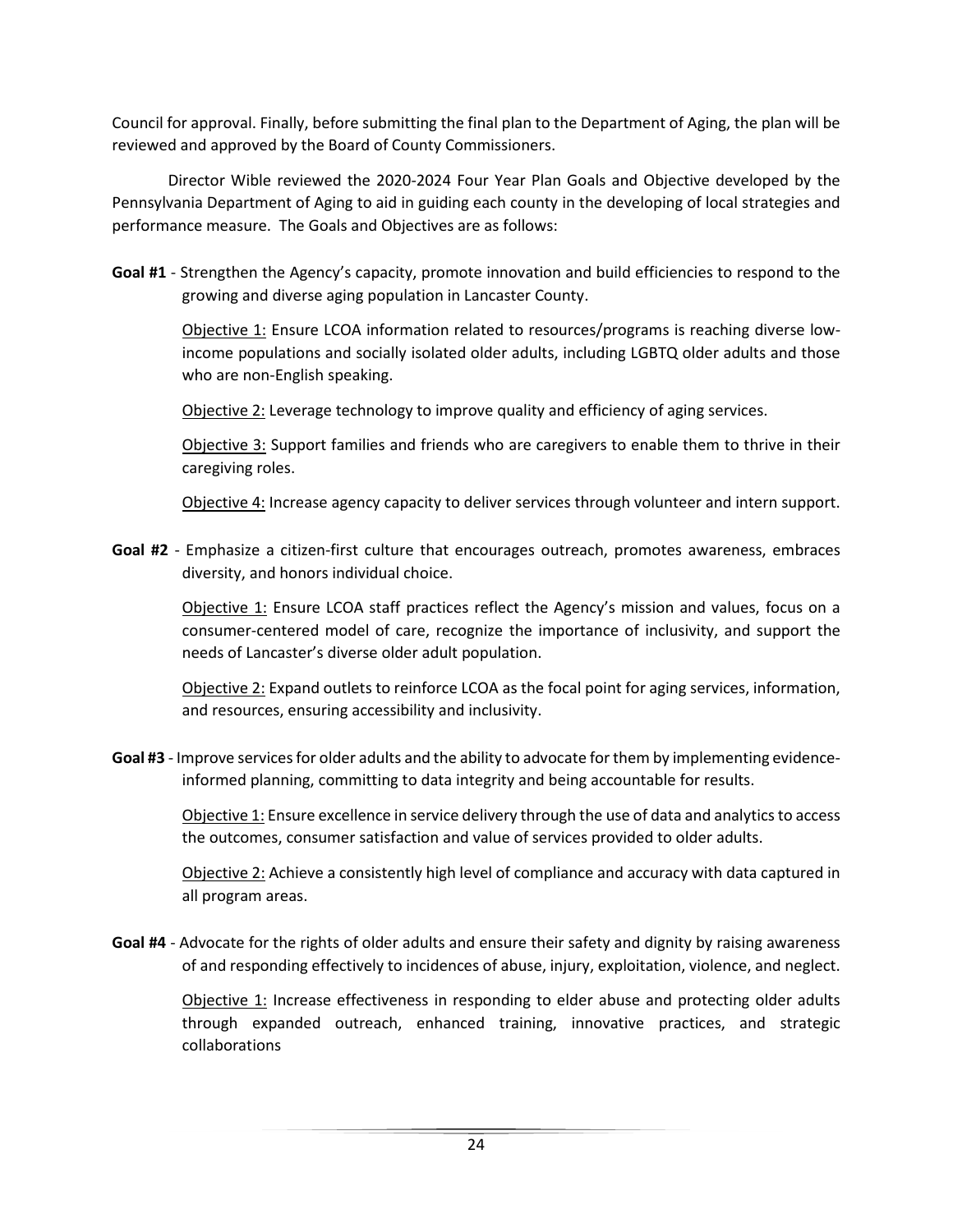Objective 2: Increase capacity and expertise regarding the agency's ability to thoroughly investigate and resolve allegations of financial exploitation.

Objective 3: Equip older adults, their loved ones, advocates, and stakeholders with information needed to identify and/or prevent abuse, neglect, exploitation, and support them in their ability to exercise their full rights.

**Goal #5** - Establish and enhance efforts to support healthy living, active engagement, and a sense of community for all older Lancaster County residents.

Objective 1: Promote engagement in healthy aging, nutrition, education, and prevention programs.

Objective 2: Increase community dementia awareness by building awareness and promoting action.

Mr. Wible emphasized it will be input from today's session and input from the "Needs Assessment" surveys that will help to guide our local strategies. He asked everyone in the session to consider the following:

- 1. How well do we engage our community?
- 2. What is working / and what is not?
- 3. How effective are our programs and services?
- 4. How can we increase awareness of our services to underserved populations?
- 5. Are there barriers to accessing services which we may not be aware of?

The session was open for discussion with the following comments:

\*Question #1- "As we continue to embrace technology in reaching out to our community seniors, may I suggest we initiate training sessions in the community to help seniors use the technology (computers, smart phones, etc.) to access immediate information".

Mr. Wible accepted this suggestion and added now more than ever, given the current state of the pandemic, we are seeing an even greater need for technology to keep us all connected and reduce social isolation.

*\*Question #2* - "The question that I hear most is concerning family members who have a loved one with dementia or Alzheimer's. They are wondering if there is a way to find more facilities that would care for these individuals. Is this something we need to address"?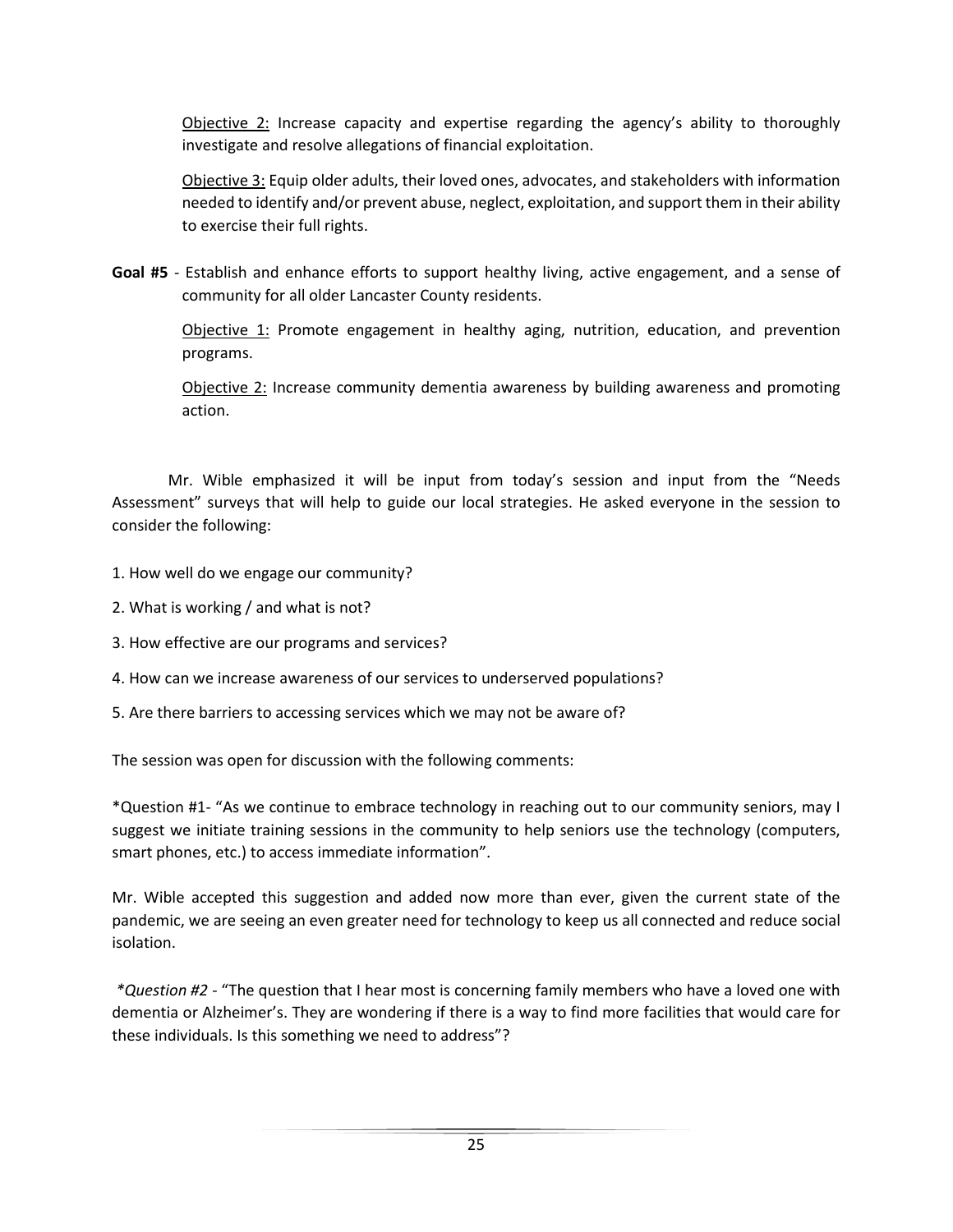Mr. Wible acknowledged the limited number of facilities available to care for individuals with dementia, especially for consumers who are low income. We can help in three ways, we can ensure we have a complete list of those facilities in the area that do offer care for dementia patients, we can also ensure they are aware of other options such as adult day services and in-home personal care, as well as respite for the caregivers. Finally, we can provide advocacy for additional dementia beds.

*\*Question #3* "Can you please elaborate on Objective #2: Leverage technology to improve quality and efficiency of aging services. What platforms is OOA using or exploring for virtual use?"

Mr. Wible clarified this objective is focused on two specific areas. The first is making sure our staff have the most current technology to do the work they do, both hardware and software. The second area of focus for this objective will be to upgrade office data management systems/practices to ensure maximum efficiency.

With no additional comments or questions Executive Director Lon Wible closed the 4 Year Plan 2020-2024 virtual public meeting by thanking everyone for their participation and also requesting them to complete the Needs Assessment Survey on the agency's website.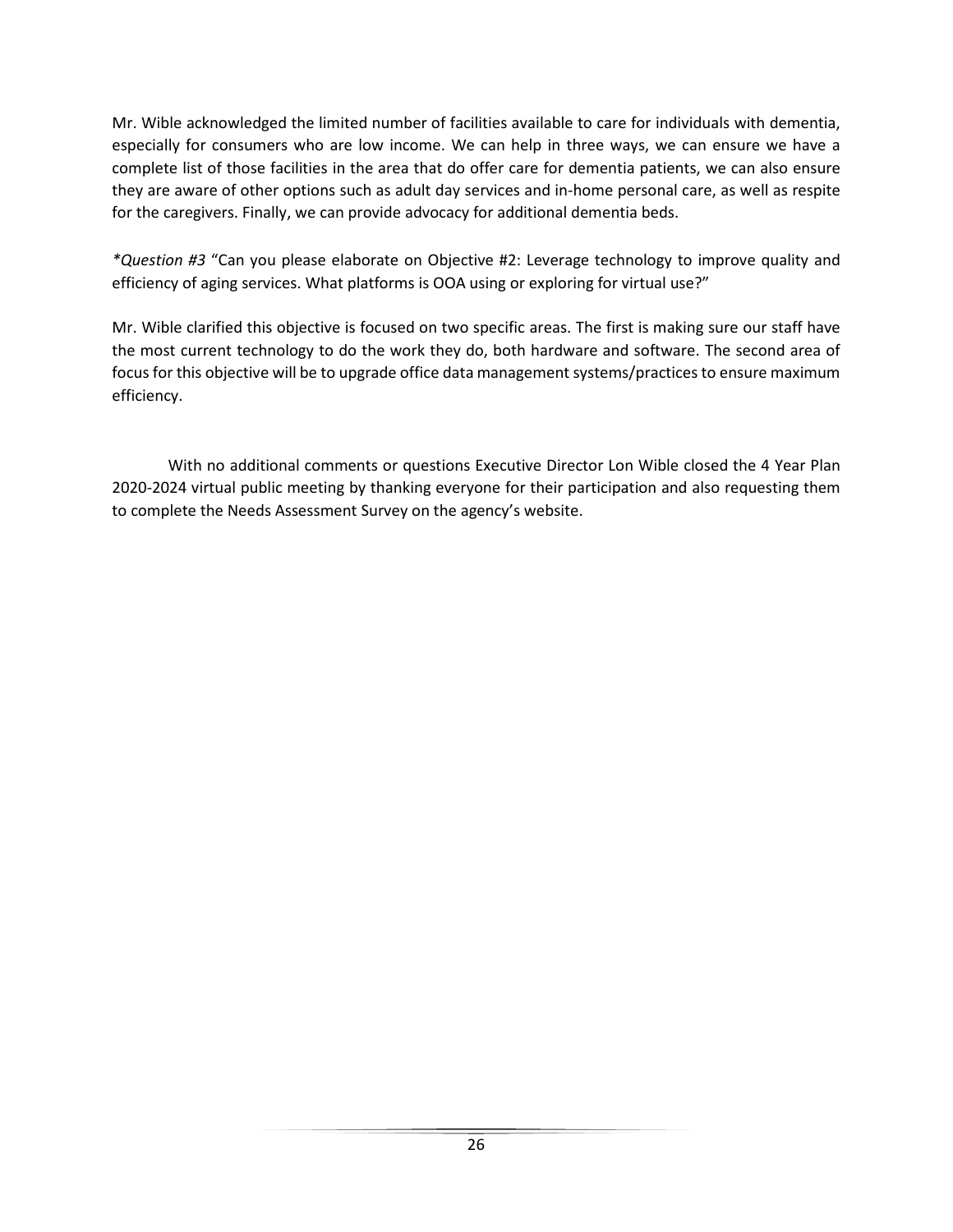## Attachment #1

#### **LANCASTER COUTY OFFICE OF AGING 2020-2024 AREA PLAN SURVEY**

#### **Thank you for your time and valuable input to better plan / deliver needed services in the coming years!**

- 1. Have you ever accessed any services through the Office of Aging? Yes No
- 2. Which of the following are you aware of? Check all that apply.

| <b>Adult Day Care</b>      | APPRISE (Health Insurance Counseling) |
|----------------------------|---------------------------------------|
| Care Management            | Caregiver Support                     |
| Employment                 | Home Delivered Meals                  |
| Information and            | Housing Assistance                    |
| <b>Community Resources</b> |                                       |
| Legal                      | Ombudsman                             |
| <b>PACE</b>                | Property Tax / Rent Rebate            |
| Personal Care              | Health / Wellness Activities          |
| Protective Services        | Respite                               |
| Transportation             | <b>Senior Community Centers</b>       |
| Other                      |                                       |

3. How effective are these programs or services in allowing older adults and those with disabilities to age in place?

\_\_\_\_\_\_\_\_\_\_\_\_\_\_\_\_\_\_\_\_\_\_\_\_\_\_\_\_\_\_\_\_\_\_\_\_\_\_\_\_\_\_\_\_\_\_\_\_\_\_\_\_\_\_\_\_\_\_\_\_\_\_\_\_\_\_\_\_\_\_\_\_\_\_\_\_\_\_\_.

 $\mathcal{L}_\text{max} = \mathcal{L}_\text{max} = \mathcal{L}_\text{max} = \mathcal{L}_\text{max} = \mathcal{L}_\text{max} = \mathcal{L}_\text{max} = \mathcal{L}_\text{max} = \mathcal{L}_\text{max} = \mathcal{L}_\text{max} = \mathcal{L}_\text{max} = \mathcal{L}_\text{max} = \mathcal{L}_\text{max} = \mathcal{L}_\text{max} = \mathcal{L}_\text{max} = \mathcal{L}_\text{max} = \mathcal{L}_\text{max} = \mathcal{L}_\text{max} = \mathcal{L}_\text{max} = \mathcal{$ 

 $\_$  , and the contribution of the contribution of the contribution of the contribution of  $\mathcal{A}$ 

|  | Verv effective | Effective | Somewhat | Not enough |
|--|----------------|-----------|----------|------------|
|--|----------------|-----------|----------|------------|

- 4. If not very effective, suggest one way we can improve what we're doing.
- 5. What other needs or service areas should be addressed?
- 6. What's the greatest concern about aging for you or a loved one?
- 7. How can we increase awareness of our services especially in rural areas, among individuals with diverse ethnic backgrounds, those with limited English proficiency, and LGBTQ older adults?

 $\_$  , and the set of the set of the set of the set of the set of the set of the set of the set of the set of the set of the set of the set of the set of the set of the set of the set of the set of the set of the set of th

8. Are there other barriers to accessing services for which we may not be aware?

 $\_$  , and the set of the set of the set of the set of the set of the set of the set of the set of the set of the set of the set of the set of the set of the set of the set of the set of the set of the set of the set of th